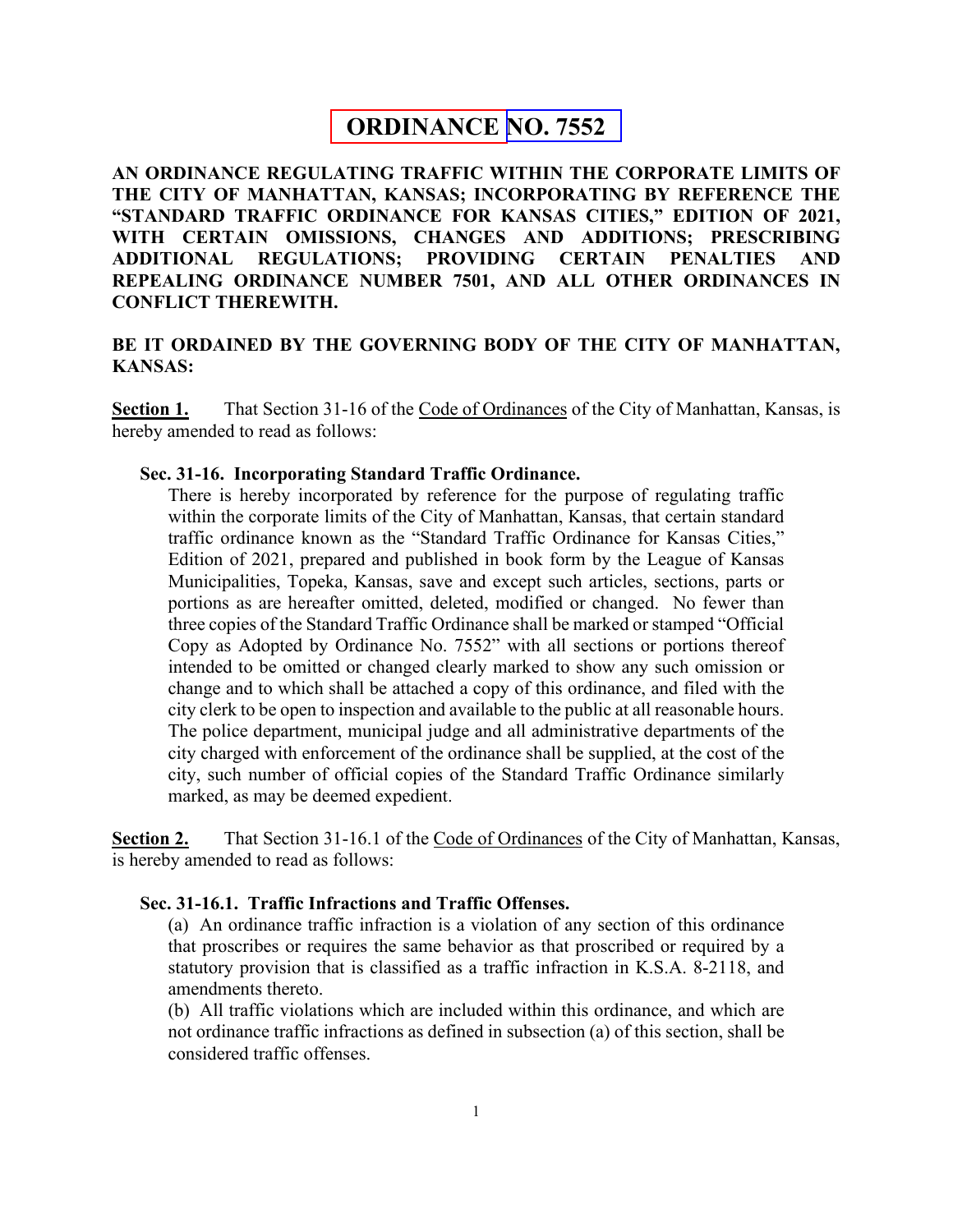Section 3. That Section 31-17 of the Code of Ordinances of the City of Manhattan, Kansas, is hereby amended to read as follows:

#### **Sec. 31-17. Amendments to the standard traffic code.**

The Standard Traffic Ordinance adopted in Section 31-16 shall be amended as follows:

That Article 1, Section 1 of said Standard Traffic Ordinance is hereby changed to read as follows:

**Section 1. Definitions.** The following words and phrases when used in this ordinance shall, for the purpose of this ordinance and other traffic ordinances, have the meanings respectively ascribed to them in this section except when the context otherwise requires. (K.S.A. 8-1401)

**Alcoholic Beverage.** Any alcoholic liquor, as defined by K.S.A. 41-102 and amendments thereto, or any cereal malt beverage, as defined by K.S.A. 41-2701 and amendments thereto. (K.S.A. 8-1599(a))

**Alcohol Concentration.** The number of grams of alcohol per 100 milliliters of blood or per 210 liters of breath. (K.S.A. 8-1013(a))

**Alley.** A street or highway intended to provide access to the rear or side of lots or buildings in urban districts and not intended for the purpose of through vehicular traffic. (K.S.A. 8-1402)

**All-Terrain Vehicle.** Any motorized non-highway vehicle 55 inches or less in width measured from the outside of one tire rim to the outside of the other tire rim, having a dry weight of 1,500 pounds or less, and traveling on three or more non-highway tires. (K.S.A. 8-1402; 8-126)

**Antique.** Any vehicle, including an antique military vehicle, more than 35 years old, propelled by a motor using petroleum fuel, steam or electricity, or any combination thereof, regardless of the age or type of the components or equipment installed on the vehicle (K.S.A. 8-166(a))

**Arterial Street.** Any U.S. or state numbered route, controlled access highway or other major radial or circumferential street or highway designated by local authorities within their respective jurisdictions as part of a major arterial system of streets or highways. (K.S.A. 8-1403)

**Authorized Emergency Vehicle.** Such fire department vehicles or police bicycles or police vehicles which are publicly owned; motor vehicles operated by ambulance services permitted by the emergency medical services board under the provisions of K.S.A. 65-6101 *et. seq.,* and amendments thereto; wreckers, tow trucks or car carriers, and defined by K.S.A 66-1328, and amendments thereto, and having a certificate of public service from the state corporation commission; and such other publicly or privately owned vehicles which are designated as emergency vehicles pursuant to K.S.A. 8-2010, and amendments thereto. (K.S.A. 8-1404)

**Authorized Utility or Telecommunication Vehicle.** (1) A motor vehicle operated by an authorized person as defined in K.S.A. 66-1710, and amendments thereto, for an electric or natural gas public utility as defined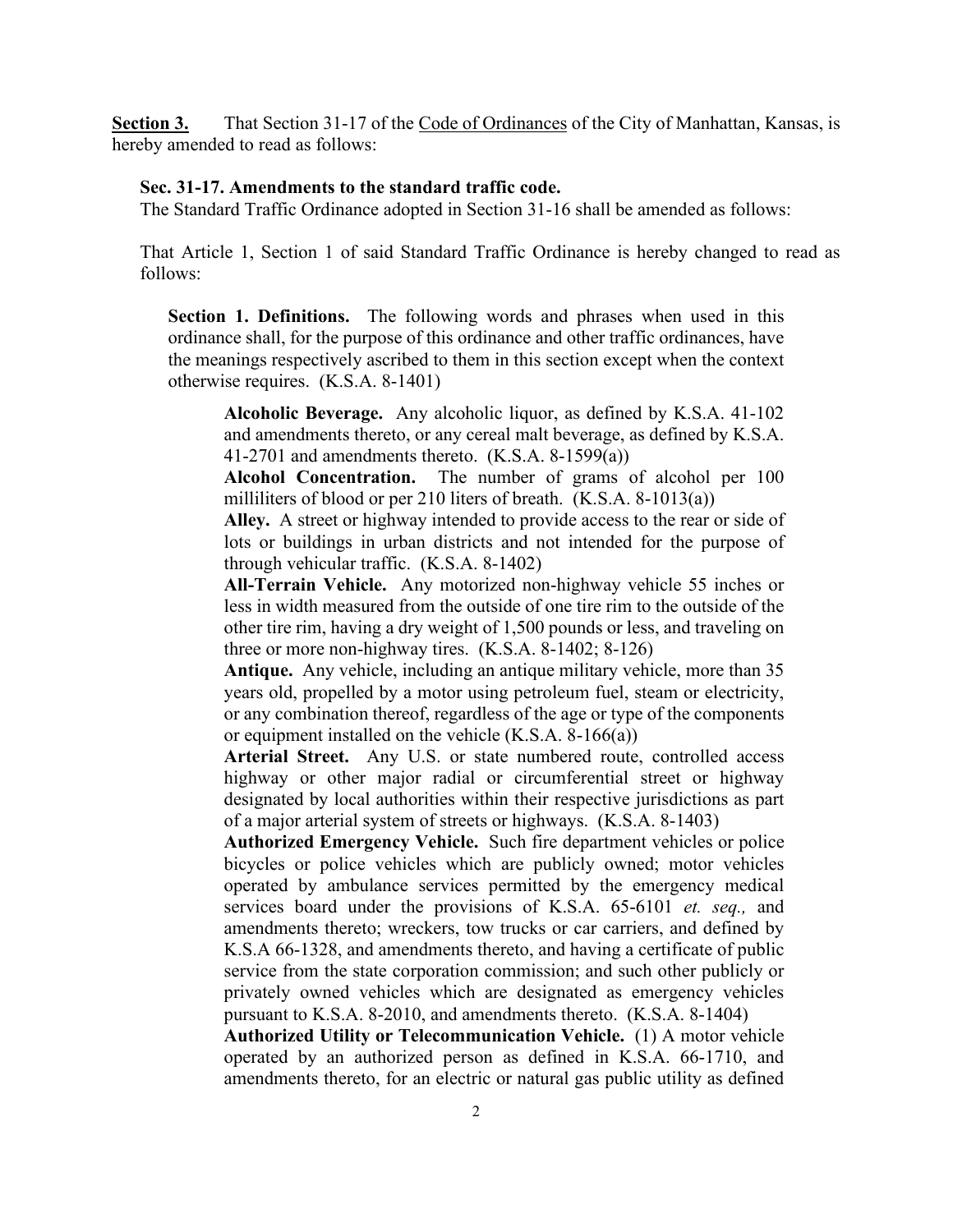in K.S.A. 66-104, and amendments thereto, or a municipality-owned utility, when such motor vehicle is utilized for repairs that are needed on electric utility or natural gas equipment to restore necessary services or ensure public safety and is making use of visual signals meeting the requirements of K.S.A. 8-1731, and amendments thereto; and (2) a motor vehicle operated by a provider, as defined in K.S.A. 17-1902, and amendments thereto, or a wireless infrastructure provide or a wireless services provider, as defined in K.S.A. 66-2019, and amendments thereto, when such vehicle is utilized for repairs and is making use of visual signals meeting the requirements of K.S.A. 8-1731, and amendments thereto. (2021 SB 67)

**Autocycle.** A three-wheel motorcycle that has a steering wheel and seating that does not require the operator to straddle or sit astride it. (K.S.A. 8-1497) **Bicycle.** Every device propelled by human power upon which any person may ride, having two tandem wheels, either of which is more than 14 inches in diameter. (K.S.A. 8-1405)

**Bus.** Every motor vehicle designed for carrying more than 10 passengers and used for the transportation of persons; and every motor vehicle, other than a taxicab, designed and used for the transportation of persons for compensation. (K.S.A. 8-1406)

**Business District.** The territory contiguous to and including a highway when within any 600 feet along such highway there are buildings in use for business or industrial purposes, including but not limited to hotels, banks or office buildings, railroad stations and public buildings which occupy at least 300 feet of frontage on one side or 300 feet collectively on both sides of the highway. (K.S.A. 8-1407)

**Chief of Police.** The Chief of Police is hereby defined as the Director of the Riley County Police Department, or any member of the department designated by the Director to act in his or her place, and/or the Chief of Police for the Kansas State University Police Department, or any member of the department designated by the Chief to act in his or her place.

**Church Bus.** Every bus owned by a religious organization and operated for the transportation of persons to or from services or activities of such religious organization. As used in the section, **religious organization** means any organization, church, body of communicants or groups, gathered in common membership for mutual edification in piety, worship and religious observances, or a society of individuals united for religious purposes at a definite place. (K.S.A. 8-1730a(a))

**City or This City.** The City of Manhattan, Kansas, in the Counties of Riley and Pottawatomie, and the State of Kansas.

**Commercial Motor Vehicle.** A motor vehicle designed or used to transport passengers or property, if:

- (a) The vehicle has a gross vehicle weight rating of 26,001 or more pounds or such lesser rating, as determined by rules and regulations adopted by the secretary, but shall not be more restrictive than the federal regulation;
- (b) The vehicle is designed to transport 16 or more passengers, including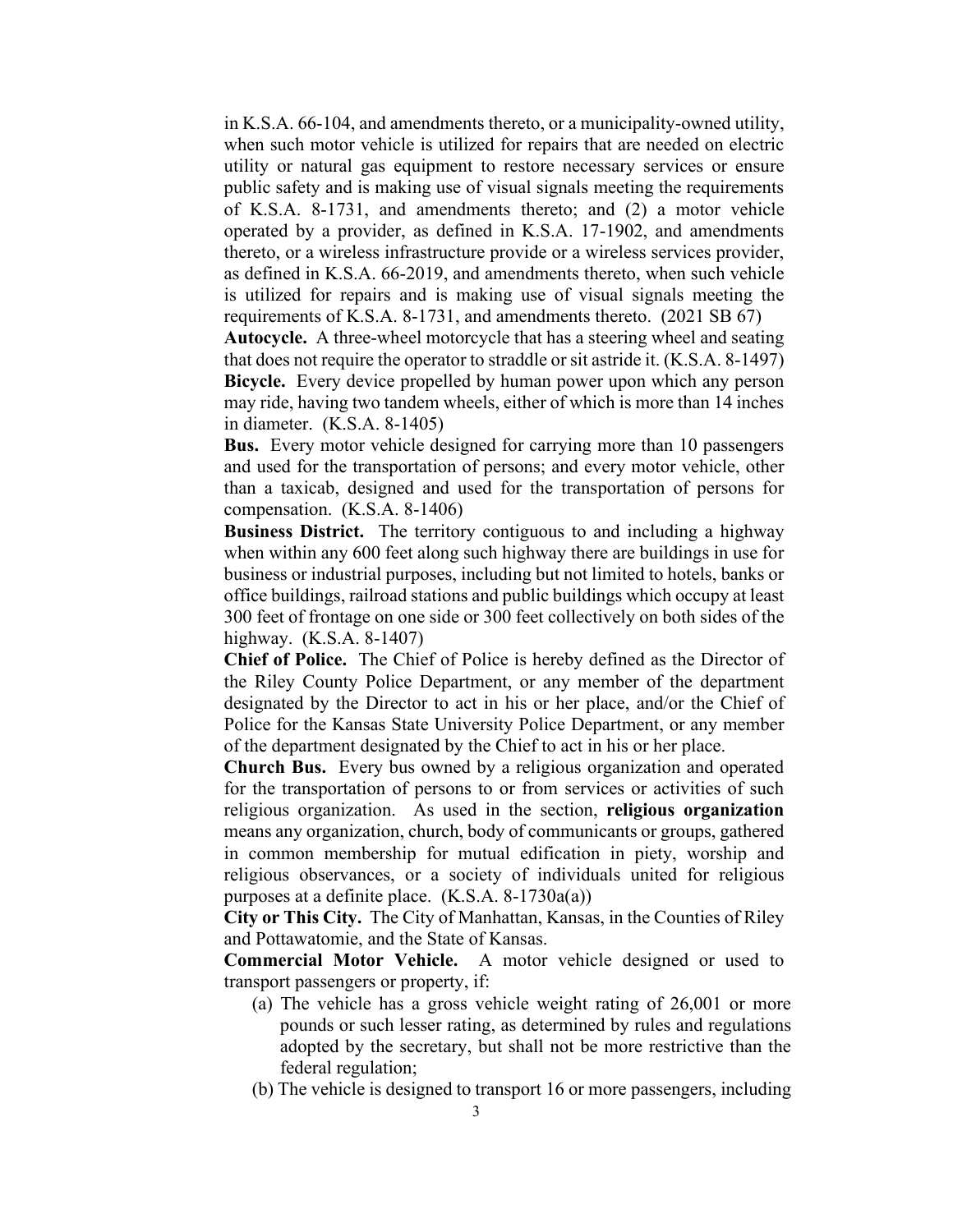the driver; or

(c) The vehicle is transporting hazardous materials and is required to be placarded in accordance with 49 C.F.R. § 172, subpart F.

```
(K.S.A. 8-2,128(f))
```
**Controlled-Access Highway.** Every highway, street or roadway in respect to which owners or occupants of abutting lands and other persons have no legal right of access to or from the same, except at such points only and in such manner as may be determined by the public authority having jurisdiction over such highway, street or roadway.

# **Crosswalk.**

- (a) That part of a roadway at an intersection included within the connections of the lateral lines of sidewalks on opposite sides of the highway measured from the curbs or, in the absence of curbs, from the edges of the traversable roadway; or,
- (b) Any portion of a roadway at an intersection or elsewhere distinctly indicated for pedestrian crossing by lines or other markings on the surface. (K.S.A. 8-1411)

**Daycare Program.** Those which provide day service for development in self-help, social, recreational, and work skills for people with intellectual and other disabilities, giving priority to providing services for young people with severe intellectual and other disabilities.

**Daycare Program Bus.** Every bus used primarily to carry out functions of a day care program or used by a childcare facility licensed by the Kansas Department of Health and Environment who provides transportation for children six through 18 years of age. (K.S.A. 8-1730a(b))

**Department or Motor Vehicle Department or Vehicle Department.** The division of vehicles of the department of revenue, acting directly or through its duly authorized officers and agents. When acting on behalf of the department of revenue pursuant to this act, a county treasurer shall be deemed to be an agent of the state of Kansas. (K.S.A. 8-126(e))

**Digital Network.** Any online-enabled application, software, website or system offered or utilized by a transportation network company that enables the prearrangement of rides with the transportation network company drivers. (K.S.A. 8-2702(a))

**Director.** The director of vehicles. (K.S.A. 8-1412)

**Director of Public Works.** The Director of Public Works of the City of Manhattan or any member of the Public Works Department designated by him or her to act in his or her place.

**Divided Highway.** A highway divided into two or more roadways by leaving an intervening space or by a physical barrier or by a clearly indicated dividing section so constructed as to impede vehicular traffic. (K.S.A. 8- 1414)

**Division.** The division of vehicles of the department of revenue. (K.S.A. 8- 1413)

**Drag Race.** The operation of two or more vehicles from a point side by side at accelerating speeds in a competitive attempt to out-distance each other, or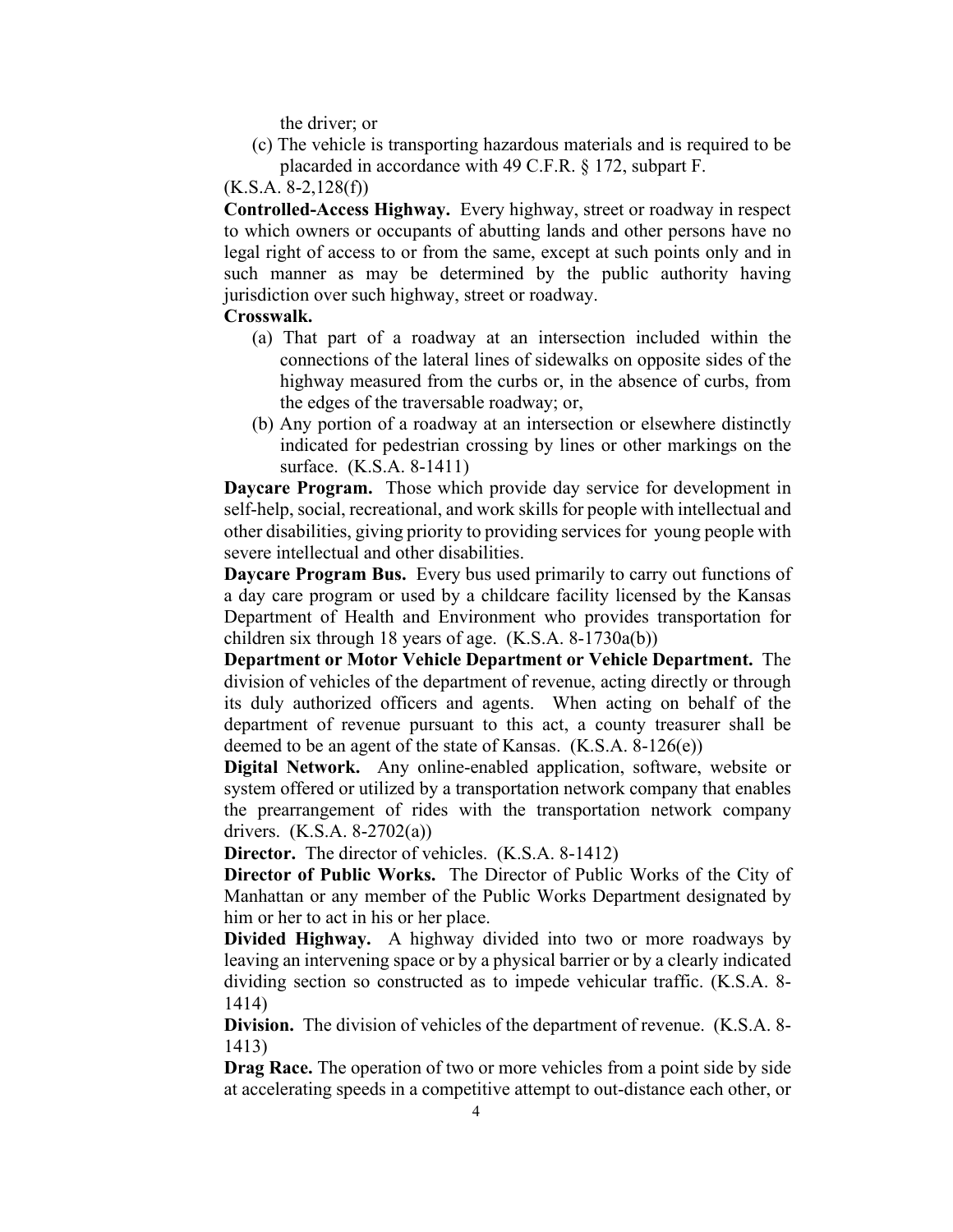the operation of one or more vehicles over a common selected course, from the same point to the same point, for the purpose of comparing the relative speeds or power of acceleration of such vehicle or vehicles within a certain distance or time limit. (K.S.A. 8-1565(b))

**Drawbar.** A bar across the rear of a motor vehicle, or a device securely attached to the motor vehicle, which maintains a fixed position and to which a towbar may be coupled. (K.S.A. 8-1414a)

**Driveaway-Towaway Operations.** Any operation in which any motor vehicle, trailer or semitrailer, singly or in combination, new or used, constitutes the commodity being transported, when one set or more of wheels of any such vehicle are on the roadway during the course of transportation, whether or not any such vehicle furnishes the motive power. (K.S.A. 8-1415) **Driver.** Every person who drives or is in actual physical control of a vehicle.

(K.S.A. 8-1416)

**Driver's License.** Any license to operate a motor vehicle issued under the laws of this state. (K.S.A. 8-1417)

**Electric-Assisted Bicycle.** A bicycle with two or three wheels, a saddle, fully operative pedals for human propulsion, and an electric motor. The electric-assisted bicycle's electric motor must have a power output of no more than 1,000 watts, be incapable of propelling the device at a speed of more than 20 miles per hour on level ground and incapable of further increasing the speed of the device when human power alone is used to propel the device beyond 20 miles per hour. (K.S.A. 8-1489)

**Electric-Assisted Scooter.** Every Self-propelled vehicle that has at least two wheels in contact with the ground, an electric motor, handlebars, a brake and a deck that is designed to be stood upon when riding.  $(K.S.A. 8-126(g))$ **Electronic Certificate of Title**. Any electric record of ownership, including any lien or liens that may be recorded, retained by the division in accordance with K.S.A. Supp. 8-135d, and amendments thereto.  $(K.S.A. 8-126(i))$ 

**Electric Personal Assistive Mobility Device.** A self-balancing two nontandem wheeled device, designed to transport only one person, with an electric propulsion system that limits the maximum speed of the device to 15 miles per hour or less. (K.S.A. 8-1491)

**Electric Vehicle**. A vehicle that is powered by an electric motor drawing current from rechargeable storage batteries or other portable electric energy storage devices, provided the recharge energy must be drawn from a source off the vehicle, such as, but not limited to:

(a) Residential electric service;

(b) An electric vehicle charging station, also called an EV charging station, an electric recharging point, a charging point, EVSE (Electric Vehicle Supply Equipment) or a public charging station. (K.S.A. 8- 126(i))

**Essential Parts.** All integral and body parts of a vehicle of a type required to be registered hereunder, the removal, alteration or substitution of which would tend to conceal the identity of the vehicle or substantially alter its appearance, model, type or mode of operation. (K.S.A. 8-1418)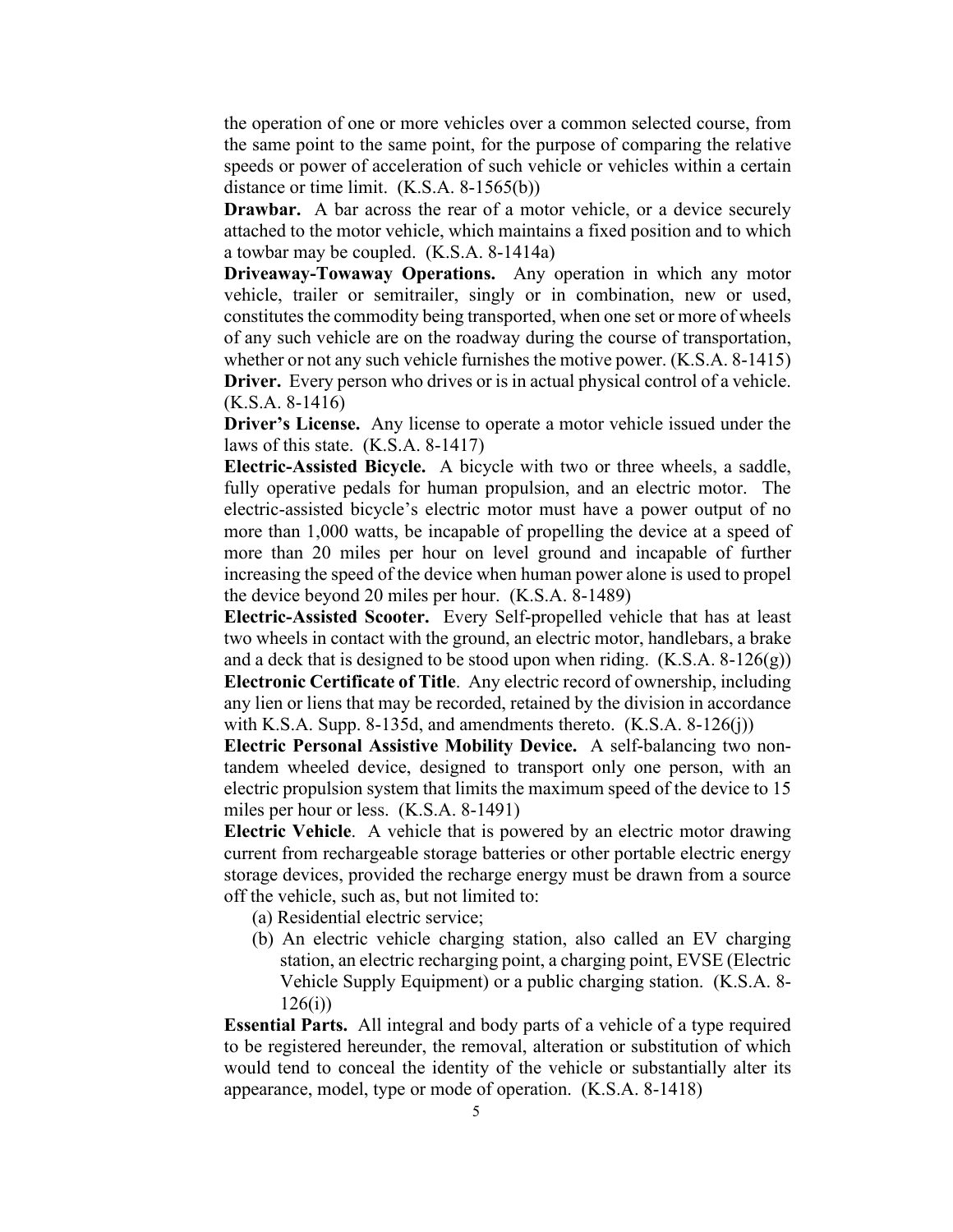**Exhibition of Speed or Acceleration.** Those acts which cause or create unnecessary rapid acceleration, unnecessary tire squeal, skid, smoke, or slide upon acceleration or stopping including the casting of tread, gravel, dirt or other road surface materials from the tires; acts that simulate a temporary race; acts that cause the vehicle to unnecessarily turn abruptly, sway or lose traction with the road surface.

**Farm Tractor.** Every motor vehicle designed and used primarily as a farm implement for drawing plows, moving machines and other implements of husbandry, and such term shall include every self-propelled implement of husbandry. (K.S.A. 8-1420)

**Farm Trailer.** Every trailer and semitrailer as those terms are defined in this section, designed and used primarily as a farm vehicle. (K.S.A. 8- 126(m))

**Funeral Escort.** Two or more vehicles accompanying the body of a deceased person, or traveling to the cemetery, church, chapel or other location where the funeral service is to be held, in daylights hours, including a funeral lead vehicle or a funeral escort. (2021 SB 67 New Section 1)

**Funeral Lead Vehicle.** Any authorized law enforcement or nonlaw enforcement motor vehicle properly equipped pursuant to Sec. 163, and amendments thereto, or a funeral escort vehicle being used to lead and facilitate the movement of a funeral procession. A funeral hearse may serve as a funeral lead vehicle. (2021 SB 67 New Section 1)

**Funeral Procession.** Two or more vehicles accompanying the body of a deceased person, or traveling to the cemetery, church, chapel or other location where the funeral service is to be held, in the daylight hours, including a funeral lead vehicle or a funeral escort. (2021 SB 67 new Section 1)

**Golf Cart.** A motor vehicle that does not have fewer than three wheels in contact with the ground, an unladen weight of not more than 1,800 pounds, is designed to be and is operated at not more than 25 miles per hour, and is designed to carry not more than four persons, including the driver. (K.S.A. 8-1495)

**Governing Body.** The Mayor and Commissioners of this city.

**Gross Weight.** The weight of a vehicle without load plus the weight of any load thereon. (K.S.A. 8-1423)

**Habitual Violator.** Defined as in K.S.A. 8-285.

**Highway.** Every way or place of whatever nature open to the use of the public as a matter of right for the purpose of vehicular travel. The term **highway** shall not be deemed to include a roadway or driveway upon grounds owned by private owners, colleges, universities or other institutions. See also **Street or Highway**. (K.S.A. 8-126(p); 8-1424)

### **House Trailer.**

(a) A trailer or semitrailer which is designed, constructed and equipped as a dwelling place, living abode or sleeping place, either permanently or temporarily, and is equipped for use as a conveyance on streets and highways; or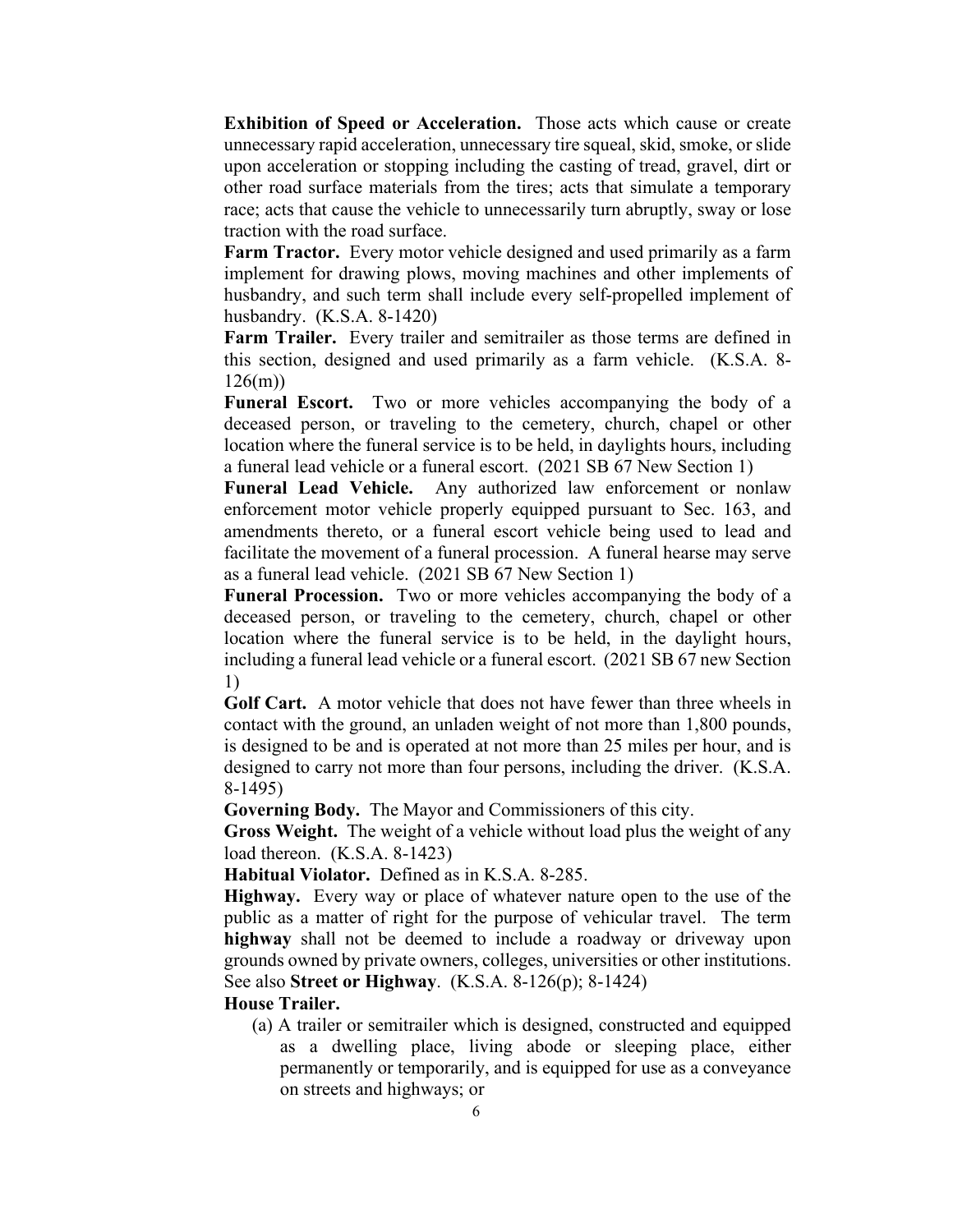- (b) A trailer or a semitrailer whose chassis and exterior shell is designed and constructed for use as a house trailer, as defined in paragraph (a), but which is used instead permanently or temporarily for the advertising, sales, display or promotion of merchandise or services, or for any other commercial purpose except the transportation of property for hire or the transportation of property for distribution by a private carrier.
- (c) **House Trailer** does not include a manufactured home or a mobile home, as such terms are defined in K.S.A. 58-4202. (K.S.A. 8-1425)

**Identifying Numbers.** The numbers, and letters, if any, on a vehicle designated by the division for the purpose of identifying the vehicle. (K.S.A. 8-1426)

**Ignition Interlock Device.** A device which uses a breath analysis mechanism to prevent a person from operating a motor vehicle if such person has consumed an alcoholic beverage. (K.S.A. 8-1013(d))

**Implement of Husbandry.** Every vehicle designed or adapted and used exclusively for agricultural operations and only incidentally moved or operated upon the highways. Such term shall include, but not limited to, a fertilizer spreader or nurse tank used exclusively for dispensing or spreading water, dust or liquid fertilizers or agricultural chemicals, as defined in K.S.A. 2-2202, and amendments thereto, regardless of ownership. For the purpose of this section or for the purpose of the act of which this section is a part, "implement of husbandry" shall not include

- (a) A truck mounted with a fertilizer spreader used or manufactured principally to spread animal dung;
- (b) a mixer-feed truck owned and used by a feedlot, as defined by K.S.A. 47-1501, and amendments thereto, and specially designed and used exclusively for dispensing feed to livestock in such feedlot; or
- (c) a truck permanently mounted with a spreader used exclusively for dispensing or spreading water, dust or liquid fertilizers or agricultural chemicals, as defined in K.S.A. 2-2202, and amendments thereto, regardless of ownership. (K.S.A. 8-1427)

#### **Intersection.**

- (a) The area embraced within the prolongation or connection of the lateral curb lines, or, if none, then the lateral boundary lines of the roadways of two highways which join one another at, or approximately at, right angles, or the area within which vehicles traveling upon different highways joining at any other angle may come in conflict; or
- (b) Where a highway includes two roadways 30 feet or more apart, then every crossing of each roadway of such divided highway by an intersecting highway shall be regarded as a separate intersection. In the event such intersecting highway also includes two roadways 30 feet or more apart, then every crossing of two roadways of such highways shall be regarded as a separate intersection.

The junction of an alley with a street or highway shall not constitute an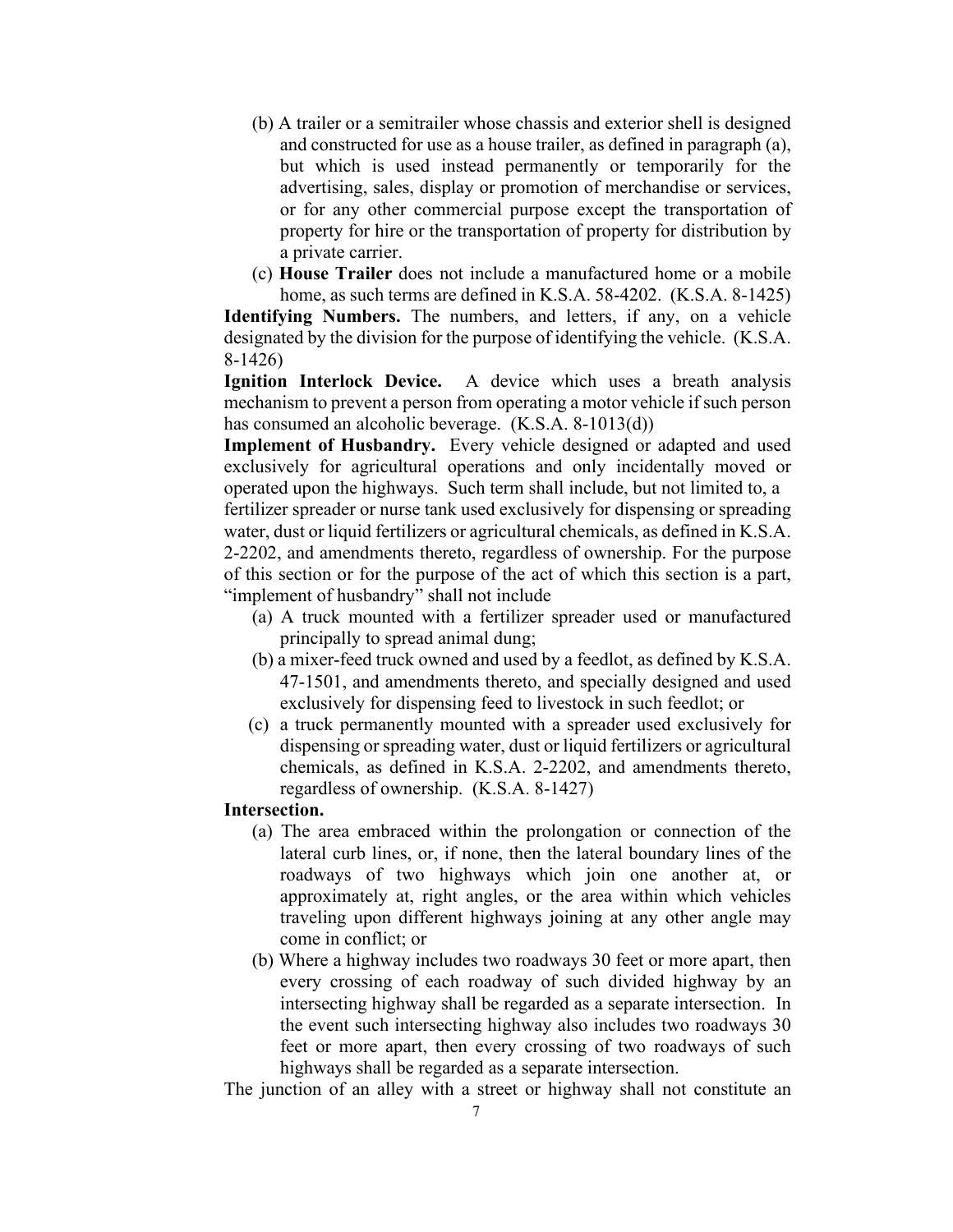intersection. (K.S.A. 8-1428)

**Interstate System.** The national system or interstate and defense highways. (K.S.A. 8-1428a)

**Laned Roadway.** A roadway which is divided into two or more clearly marked lanes for vehicular traffic. (K.S.A. 8-1429)

**License or License to Operate a Motor Vehicle.** Any driver's license or any other license or permit to operate a motor vehicle issued under, or granted by, the laws of this state, including:

- (a) Any temporary license, or instruction permit;
- (b) The privilege of any person to drive a motor vehicle whether or not such person holds a valid license; and
- (c) Any nonresident's operating privilege. (K.S.A. 8-1430)

**Lien Holder.** A person holding a security interest in a vehicle. (K.S.A. 8- 1431)

**Light Transmission.** The ratio of the amount of total light to pass through a product or material including any safety glazing material to the amount of the total light falling on the product or material and the glazing. (K.S.A. 8- 1749b(b))

**Light Weight Roadable Vehicle.** A multipurpose motor vehicle that is allowed to be driven on public roadways and is required to be registered with, and flown under the direction of, the federal aviation administration. (K.S.A. 8-1496)

**Local Authorities.** The Kansas turnpike authority and every city, county and other local board or body having authority to adopt ordinances or regulations relating to vehicular traffic under the constitution and laws of this state. (K.S.A. 8-1432)

**Low-Speed Vehicle.** Any four-wheeled electric vehicle whose top speed is greater than 20 miles per hour but not greater than 25 miles per hour and is manufactured in compliance with the national highway and traffic safety administration standards for low-speed vehicles in 49 C.F.R. 571.500. (K.S.A. 8-1488)

**Luminous Reflectants.** The ratio of the amount of total light that is reflected outward by the product or material to the amount of the total light falling on the product or material.  $(K.S.A. 8-1749b(c))$ 

**Mail.** To deposit in the United States mail properly addressed and with postage prepaid. (K.S.A. 8-1433)

**Manufacturer.** Every person engaged in the business of constructing or assembling vehicles of a type required to be registered in this state. (K.S.A. 8-1434)

**Metal Tire.** Every tire, the surface of which, in contact with the highway, is wholly or partly of metal or other hard non-resilient material. (K.S.A. 8- 1435)

**Micro Utility Truck.** Any motor vehicle which is not less than 48 inches in width, has an overall length, including the bumper, of not more than 160 inches, has an unladen weight, including fuel and fluids, of more than 1,500 pounds, can exceed 40 miles per hour as originally manufactured and is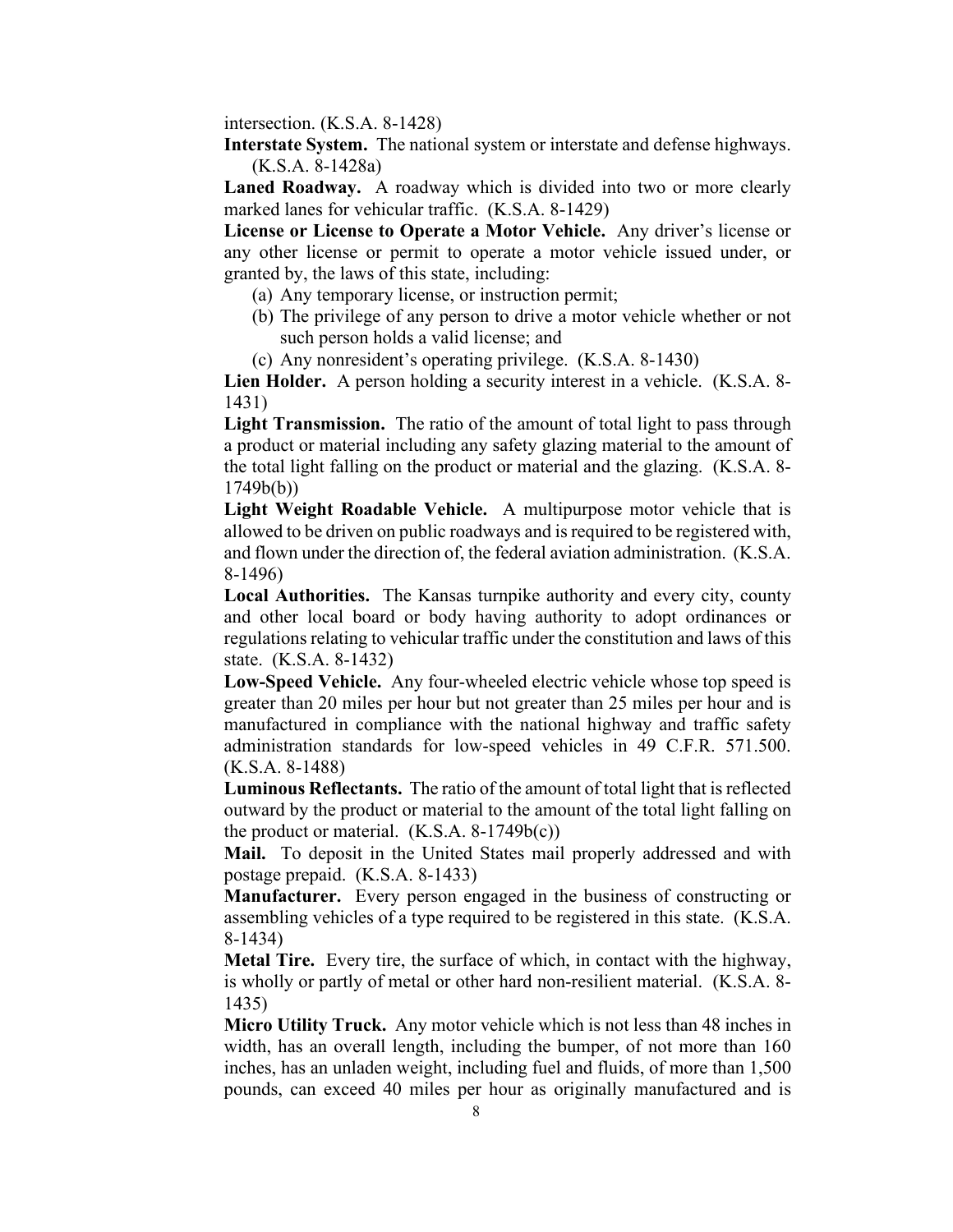manufactured with a metal cab. **Micro utility truck** does not include a work-site utility vehicle. (K.S.A. 8-1494)

**Motor Home.** Every motor vehicle designed to provide temporary living quarter for recreational, camping or travel use. (K.S.A. 8-1436)

**Motor Vehicle.** Every vehicle, other than a motorized bicycle or a motorized wheelchair, which is self-propelled. (K.S.A. 8-1437; 8-126(v))

**Motorcycle.** Every motor vehicle, including autocycles, having a seat or saddle for the use of the rider and designed to travel on not more than three wheels in contact with the ground, but excluding a tractor. (K.S.A. 8-1438)

**Motor-Driven Cycle.** Every motorcycle, including every motor scooter, with a motor which produces not to exceed five brake horsepower, and every bicycle with motor attached, except a motorized bicycle or an electricassisted bicycle. (K.S.A. 8-1439)

**Motorized Bicycle.** Every device having two tandem wheels or three wheels which may be propelled by either human power or helper motor, or by both, and which has:

- (a) A motor which produces not more than 3.5 brake horsepower;
- (b) a cylinder capacity of not more than 130 cubic centimeters;
- (c) an automatic transmission; and
- (d) the capability of a maximum design speed of no more than 30 miles per hour except a low power cycle. (K.S.A. 8-1439a)

**Motorized Skateboard.** A self-propelled device which has a motor or engine, a deck on which a person may ride and at least two wheels in contact with the ground.

**Motorized Wheelchair.** Any self-propelled vehicle designed specifically for use by a physically disabled person and such vehicle is incapable of a speed in excess of 15 miles per hour. (K.S.A. 8-1439c)

**Narrow Width Lane.** A lane that is too narrow for a bicycle and a vehicle to travel safely side-by-side within the lane. (K.S.A. 8-1590)

**No Parking Zone.** The portions of a roadway which are identified by signs posted by the City of Manhattan or the Riley County Police Department as being an area in which the parking of vehicles is prohibited.

**Nonreflective.** A product or material designed to absorb light rather than to reflect it. (K.S.A. 8-1749b(d))

**Nonresident.** Every person who is not a resident of the State of Kansas. (K.S.A. 8-1440)

**Nonresident's Operating Privilege.** The privilege conferred upon a nonresident by the laws of this state pertaining to the operation by such person of a motor vehicle, or the use of a vehicle owned by such person, in this state. (K.S.A. 8-1441)

**Official Time Standard.** Whenever certain hours are specified, they shall mean standard time or daylight-saving time as may be in current use in this city.

**Official Traffic-Control Devices.** All signs, signals, markings, and devices, not inconsistent with this ordinance, placed or erected by authority of a public body or official having jurisdiction for the purpose of regulating,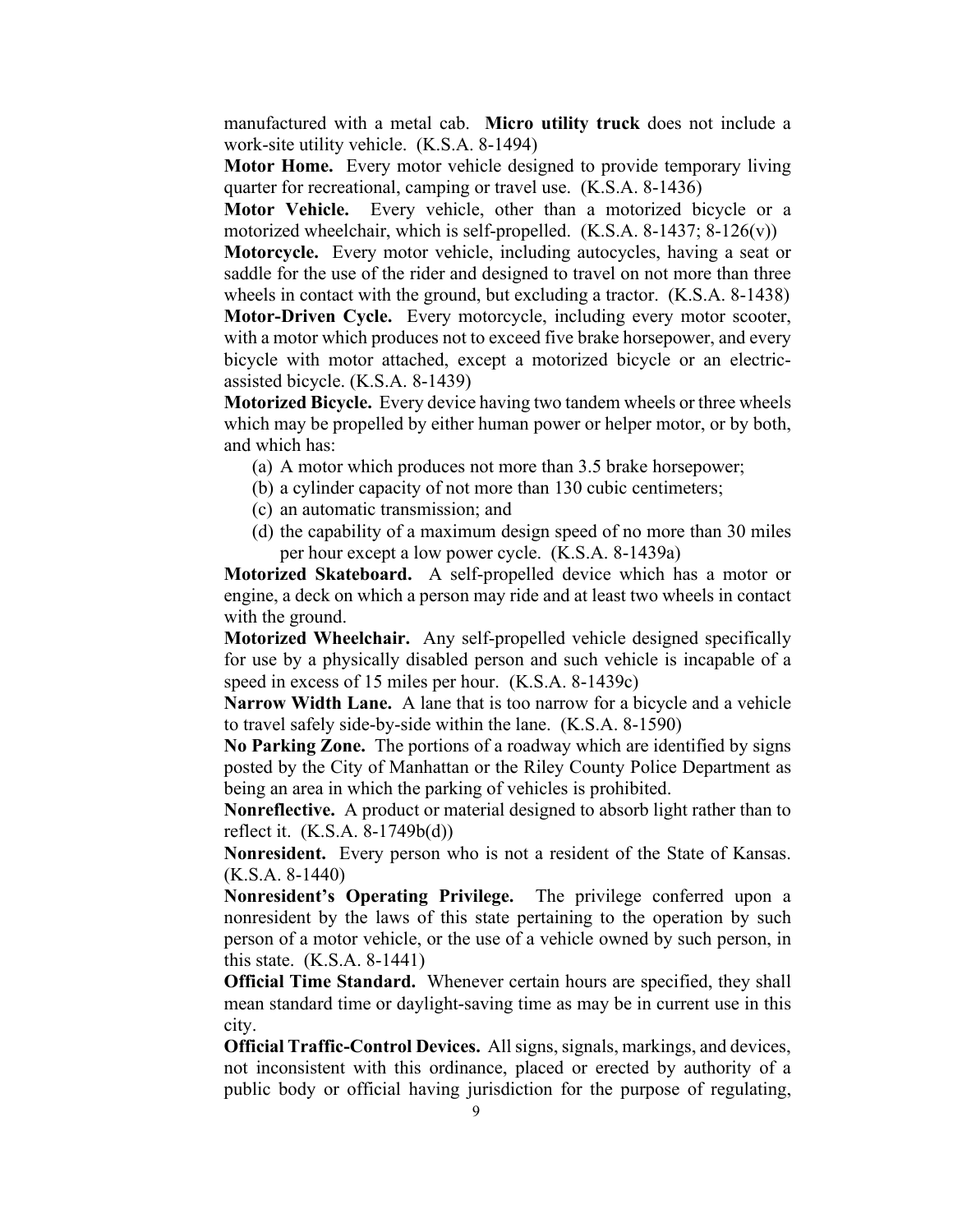warning or guiding traffic. (K.S.A. 8-1442)

**Official Traffic-Control Signal.** Any device, whether manually, electrically or mechanically operated, by which traffic is alternately directed to stop and permitted to proceed.

**Oil Well Servicing, Oil Well Clean-out or Oil Well Drilling Machinery or Equipment.** A vehicle constructed as a machine used exclusively for servicing, cleaning-out or drilling an oil well and consisting in general of a mast, an engine for power, a draw works and a chassis permanently constructed or assembled for one or more of those purposes. The passenger capacity of the cab of a vehicle shall not be considered in determining whether such vehicle is oil well servicing, oil well clean-out or oil well drilling machinery or equipment. (K.S.A. 8-126(cc))

**Ordinance Traffic Infraction.** A violation of any section of this ordinance that prescribes or requires the same behavior as that prescribed or required by a statutory provision that is classified as a traffic infraction in K.S.A. 8- 2118, as amended.

**Other Competent Evidence.** Includes: (a) alcohol concentration tests obtained from samples taken three hours or more after the operation or attempted operation of a vehicle; and (b) readings obtained from a partial alcohol concentration test on a breath testing machine. (K.S.A. 8-1013(f))

**Owner.** A person, other than a lienholder, having the property in or title to a vehicle; and such term includes a person entitled to the use and possession of a vehicle subject to a security interest in another person, but excludes a lessee under a lease not intended as security. (K.S.A. 8-1443)

Park or Parking. The standing of a vehicle, whether occupied or not, otherwise than temporarily for the purpose of and while actually engaged in loading or unloading property or passengers. (K.S.A. 8-1444)

Parking Control Officer. A designated and duly authorized city official empowered to enforce the provisions of certain sections of this ordinance where specifically provided.

**Passenger Car.** Every motor vehicle, except motorcycles and motor-driven cycles, designed for carrying ten (10) passengers or less and used for the transportation of persons. A motor vehicle, manufactured or assembled after January 1, 1968, or a motor vehicle manufactured or assembled prior to 1968 which was manufactured or assembled with safety belts, with motive power designed for carrying 10 passengers or fewer, including vans, but does not include a motorcycle or a motor-driven cycle. (K.S.A. 8-1445; 8-2502)

# **Pedestrian.**

- (a) Any person afoot;
- (b) Any person in a wheelchair, either manually or mechanically propelled, or other low-powered, mechanically propelled vehicle designed specifically for use by a physically disabled person; or
- (c) Any person using an electric personal assistive mobility device. (K.S.A. 8-1446)

**Person.** Every natural person, firm, association, partnership or corporation. (K.S.A. 8-1447)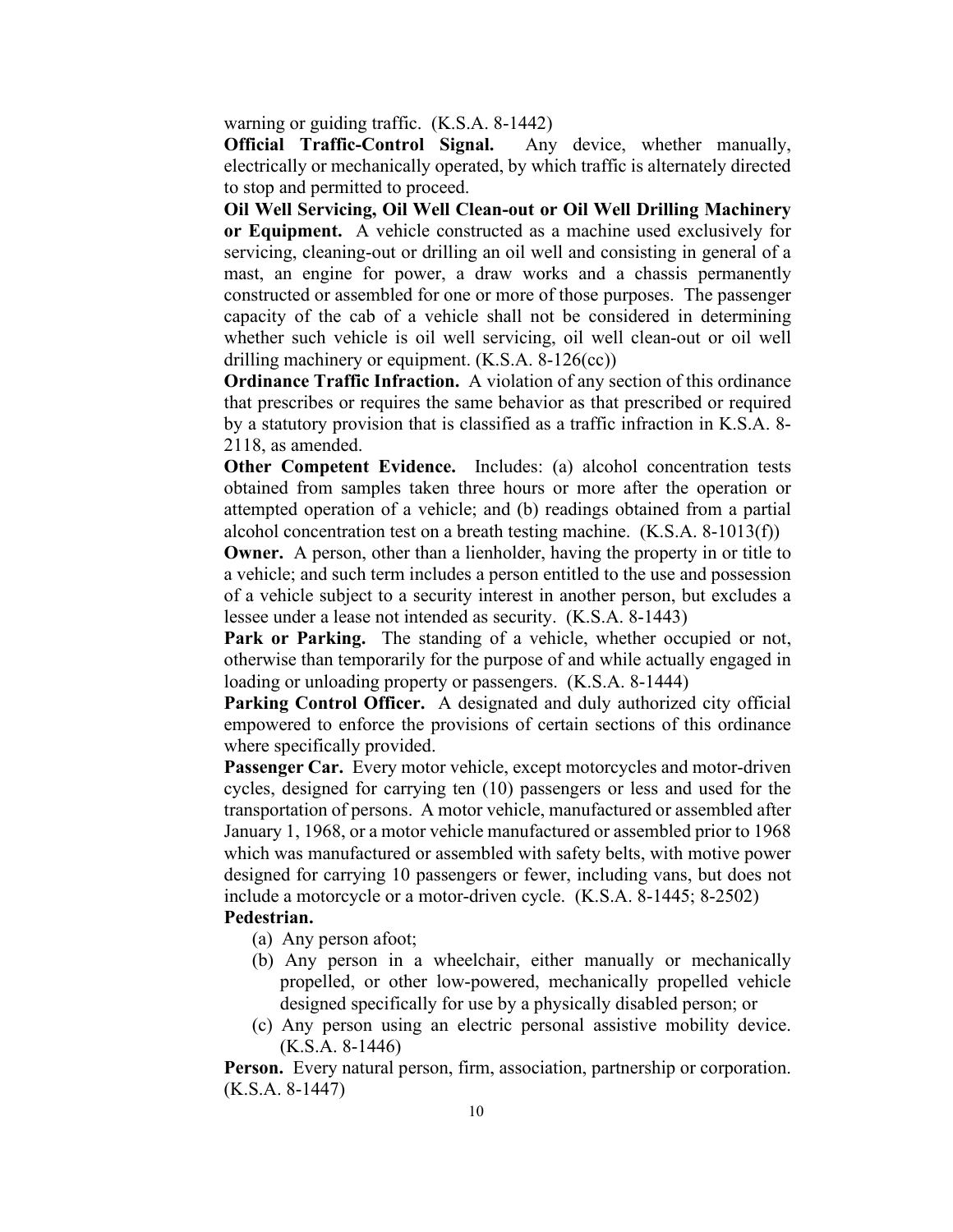### **Person with a Disability.** Any individual who:

- (a) Has a severe visual impairment;
- (b) Cannot walk 100 feet without stopping to rest;
- (c) Cannot walk without the use of or assistance from, a brace, cane, crutch, another person, prosthetic device, wheelchair or other assistive device;
- (d) Is restricted by lung disease to such an extent that the person's forced (respiratory) expiratory volume for one second, when measured by spirometry, is less than one liter or the arterial oxygen tension is less than 60 mm/hg on room air at rest;
- (e) Uses portable oxygen;
- (f) Has a cardiac condition to the extent that the person's functional limitations are classified in severity as class III or class IV according to standards set by the American Heart Association; or
- (g) Is severely limited in such person's ability to walk due to an arthritic, neurological or orthopedic condition.

**Pneumatic Tire.** Every tire in which compressed air is designed to support the load. (K.S.A. 8-1448)

**Pole Trailer.** Every vehicle without motive power designed to be drawn by another vehicle and attached to the towing vehicle by means of a reach or pole, or by being boomed or otherwise secured to the towing vehicle, and ordinarily used for transporting long or irregular shaped loads such as poles, pipes or structural members capable, generally, of sustaining themselves as beams between the supporting connections. (K.S.A. 8-1449)

Police Officer. Every law enforcement officer, as defined in 21-5111, authorized to direct or regulate traffic or to make arrests for violations of traffic regulations. (K.S.A. 8-1450)

**Private Road or Driveway.** Every way or place in private ownership and used for vehicular travel by the owner and those having express or implied permission from the owner, but not by other persons. (K.S.A. 8-1451)

**Racing.** The use of one or more vehicles in an attempt to out-gain, outdistance or prevent another vehicle from passing, to arrive at a given destination ahead of another vehicle or vehicles, or to test the physical stamina or endurance of drivers over long distance driving routes. (K.S.A. 8-1565(c))

**Railroad.** A carrier of persons or property upon cars operated upon stationary rails. (K.S.A. 8-1452)

**Railroad Sign or Signal.** Any sign, signal or device erected by authority of a public body or official or by a railroad and intended to give notice of the presence of railroad tracks or the approach of a railroad train. (K.S.A. 8- 1453)

**Railroad Train.** A steam engine, electric or other motor, with or without cars coupled thereto, operated upon rails. (K.S.A. 8-1454)

**Recreational Off-highway Vehicle.** Any motor vehicle not more than 75 inches in width measured from the outside of one tire rim to the outside of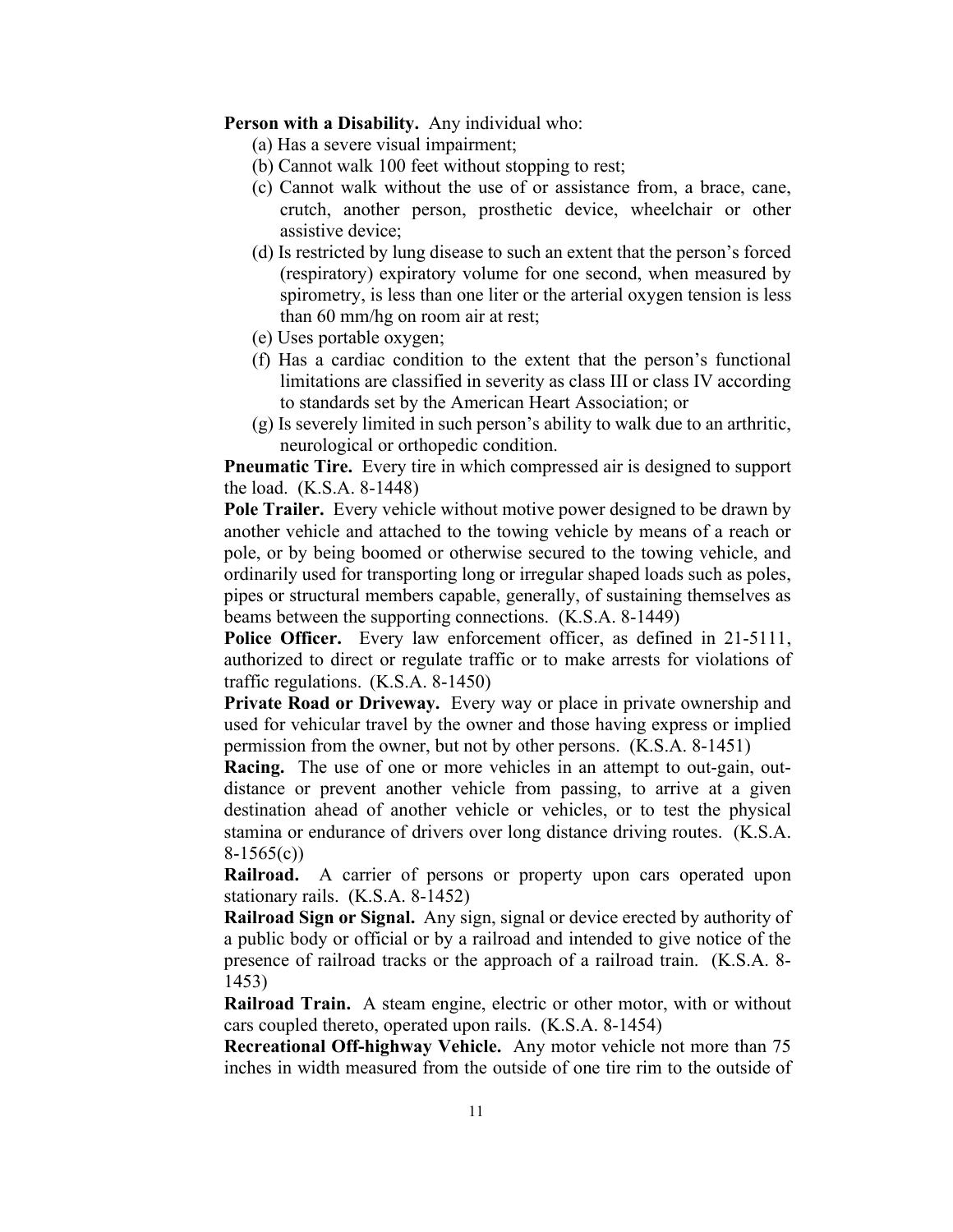the other tire rim, having a dry weight of 3,500 pounds or less, traveling on four or more nonhighway tires. (K.S.A. 8-126(hh))

**Recreational Vehicle.** A vehicular-type unit built on or for use on a chassis and designed primarily as living quarters for recreational, camping, vacation or travel use and which has its own motive power or is mounted on or drawn by another vehicle, and which has a body width not exceeding eight feet and a body length not exceeding 40 feet; but such term shall not include a unit which has no electrical system which operates above 12 volts and has no provisions for plumbing, heating and any other component or feature for which a standard is adopted by the state uniform standards code for mobile homes and recreational vehicles. (K.S.A. 75-1212)

**Registration.** The registration certificate or certificates and registration plates issued under the laws of this state pertaining to the registration of vehicles. (K.S.A. 8-1455)

**Residence District.** The territory contiguous to and including a highway not comprising a business district when the property on such highway for a distance of 300 feet or more is improved in the main, with residences or residences and buildings in use for business. (K.S.A. 8-1456)

**Revocation of Driver's License.** The termination by formal action of the division of a person's license or privilege to operate a motor vehicle on the highways, which termination shall not be subject to renewal or restoration except that an application for a new license may be presented and acted upon by the division after the expiration of the applicable period of time prescribed in K.S.A. 8-256 and amendments thereto. (K.S.A. 8-1457)

**Right-of-Way.** The right of one vehicle or pedestrian to proceed in a lawful manner in preference to another vehicle or pedestrian approaching under such circumstances of direction, speed and proximity as to give rise to danger of collision unless one grants precedence to the other. (K.S.A. 8-1458)

**Road Construction Zone.** The portions of a highway which are identified by posted or moving signs as being a construction or maintenance work area. The zone starts at the first sign identifying the zone and continues until a posted or moving sign indicates that the road construction zone has ended. (K.S.A. 8-1458a)

**Roadway.** That portion of a highway improved, designed or ordinarily used for vehicular travel, exclusive of the berm or shoulder. In the event a highway includes two or more separate roadways, the term **roadway** as used herein shall refer to any such roadway separately but not to all such roadways collectively. (K.S.A. 8-1459)

**Safety Hitch.** A chain, cable, or other material of sufficient weight which will prevent the towed vehicle from breaking loose in the event the tow bar or drawbar fails or becomes disconnected. (K.S.A. 8-1459a)

**Safety Zone.** The area or space officially set apart within a roadway for the exclusive use of pedestrians and which is protected or is so marked or indicated by adequate signs as to be plainly visible at all times while set apart as a safety zone. (K.S.A. 8-1460)

**Samples.** Includes breath supplied directly for testing, which breath is not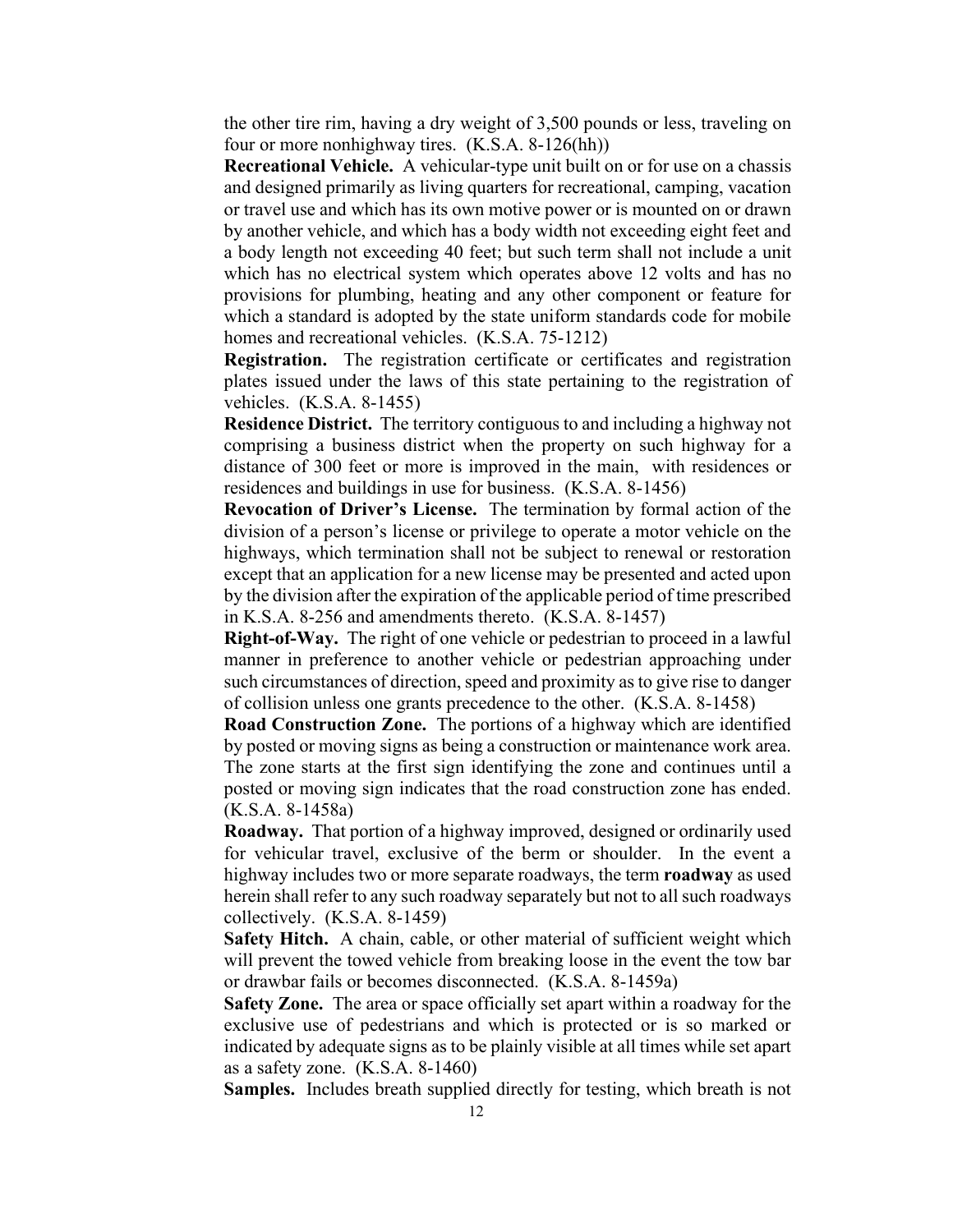preserved.  $(K.S.A. 8-1013(g))$ 

**School Bus.** Every motor vehicle defined and designed as a school bus in K.S.A. 72-64986(g)(1), formerly cited as K.S.A. 72-8301(g). (K.S.A. 8- 1461)

**School Crossing Guard.** Any person 18 years of age and older or any person under 18 years of age who is being directly supervised by a person at least 18 years of age, acting with or without compensation, and who is authorized under K.S.A. 8-15,104, and amendments thereto, to supervise, direct, monitor, or otherwise assist school children at a street or intersection in the vicinity of a school crosswalk or bus stop. (K.S.A. 8-1492)

**School Zone.** The locations designated as school zones by Article VII of Chapter 31 of the Code of Ordinances of the city as amended.

**Secretary.** The Secretary of Transportation.

**Security Agreement.** A written agreement which reserves or creates a security interest. (K.S.A. 8-1462)

**Security Interest.** An interest in a vehicle reserved or created by agreement and which secures payment or performance of an obligation. The term included the interest of a lessor under a lease intended as security. A security interest is "perfected" when it is valid against third parties generally, subject only to specific statutory exceptions. (K.S.A. 8-1463)

**Self-propelled Farm Implement.** Every farm implement designed for specific use applications with its motive power unit permanently incorporated in its structural design. (K.S.A. 8-126(jj))

**Semitrailer.** Every vehicle with or without motive power, other than a pole trailer, designed for carrying persons or property and for being drawn by a motor vehicle, and so constructed that some part of its weight and that of its load rests upon or is carried by another vehicle. (K.S.A. 8-1464)

**Sidewalk.** A paved pathway upon public property intended primarily for the use of pedestrians, or that portion of a street between the curb lines, or the lateral sides of a roadway, and the adjacent property lines intended for the use of pedestrians. (K.S.A. 8-1465)

**Solid Rubber Tire.** Every tire of rubber or other resilient material which does not depend upon compressed air for the support of the load. (K.S.A. 8- 1466)

**Special Mobile Equipment.** Every vehicle not designed or used primarily for the transportation of persons or property and only incidentally operated or moved over a highway, including but not limited to: Ditch digging apparatus, well boring apparatus and road construction and maintenance machinery such as asphalt spreaders, bituminous mixers, bucket loaders, tractors other than truck tractors, ditchers, leveling graders, finishing machines, motor graders, road rollers, scarifiers, earth moving carry-alls and scrapers, power shovels and drag lines, and self-propelled cranes and earth moving equipment. The term does not include house trailers, dump trucks, truck mounted transit mixers, cranes or shovels, or other vehicles designed for the transportation of persons or property to which machinery has been attached. (K.S.A. 8-1467)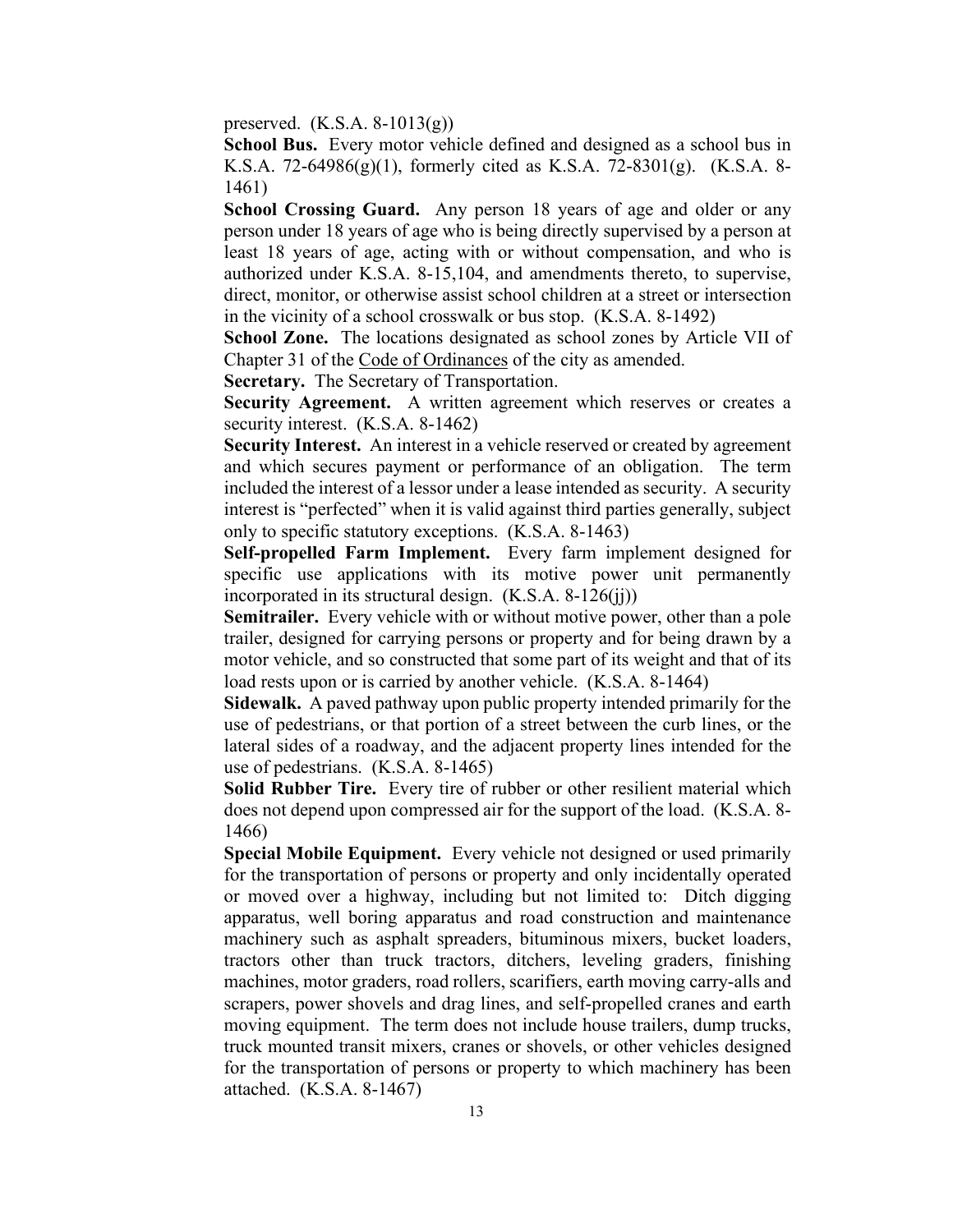**Specially Constructed Vehicle.** Every vehicle of a type required to be registered in this state, no originally constructed under a distinctive name, make, model or type by a generally recognized manufacturer of vehicles and not materially altered from its original construction. (K.S.A. 8-1468)

**Stand or Standing.** The halting of a vehicle, whether occupied or not, otherwise than temporarily for the purpose of and while actually engaged in receiving or discharging passengers. (K.S.A. 8-1469)

**State.** The State of Kansas.

**Stop.** When required means complete cessation from movement. (K.S.A. 8-1471)

**Stop or Stopping.** When prohibited means any halting, even momentarily, of a vehicle, whether occupied or not, except when necessary to avoid conflict with other traffic or in compliance with the directions of a police officer or traffic-control sign or signal. (K.S.A. 8-1472)

**Street or Highway.** The entire width between the boundary lines of every way publicly maintained when any part thereof is open to the use of the public for purposes of vehicular travel. Where the word "highway" or the word "street" is used in this ordinance, it shall mean street, avenue, boulevard, thoroughfare, trafficway, alley and other public way for vehicular travel by whatever name unless the context clearly indicates otherwise. (K.S.A. 8-1473)

**Sun Screening Devices.** A film material or device that is designed to be used in conjunction with motor vehicle safety glazing materials for reducing the effects of the sun.  $(K.S.A. 8-1749b(a))$ 

**Suspension of a Driver's License.** The temporary withdrawal by formal action of the division of a person's license or privilege to operate a motor vehicle on the highways. (K.S.A. 8-1474)

**Through Highway.** Every highway or portion thereof on which vehicular traffic is given preferential right-of-way, and at the entrances to which vehicular traffic from intersecting highways is required by law to yield the right-of-way to vehicles on such highway in obedience to either a stop sign, yield sign or other traffic-control device, when such signs or devices are erected as provided in this ordinance. (K.S.A. 8-1475)

**Tow Bar.** A rigid piece of material which is structurally adequate to hold any weight vehicle towed and which is properly and securely mounted to the towed vehicle without excessive slack but with sufficient play to allow for universal action of the connection and which is equipped with a suitable locking device to prevent accidental separation of the towing vehicle and the towed vehicle. (K.S.A. 8-1476a)

**Toxic Vapors.** The following substances or products containing such substances:

- a) Alcohols, including methyl, isopropyl, propyl, or butyl;
- b) Aliphatic acetates, including ethyl, methyl, propyl, or methyl cellosolve acetate;
- c) Acetone;
- d) Benzene;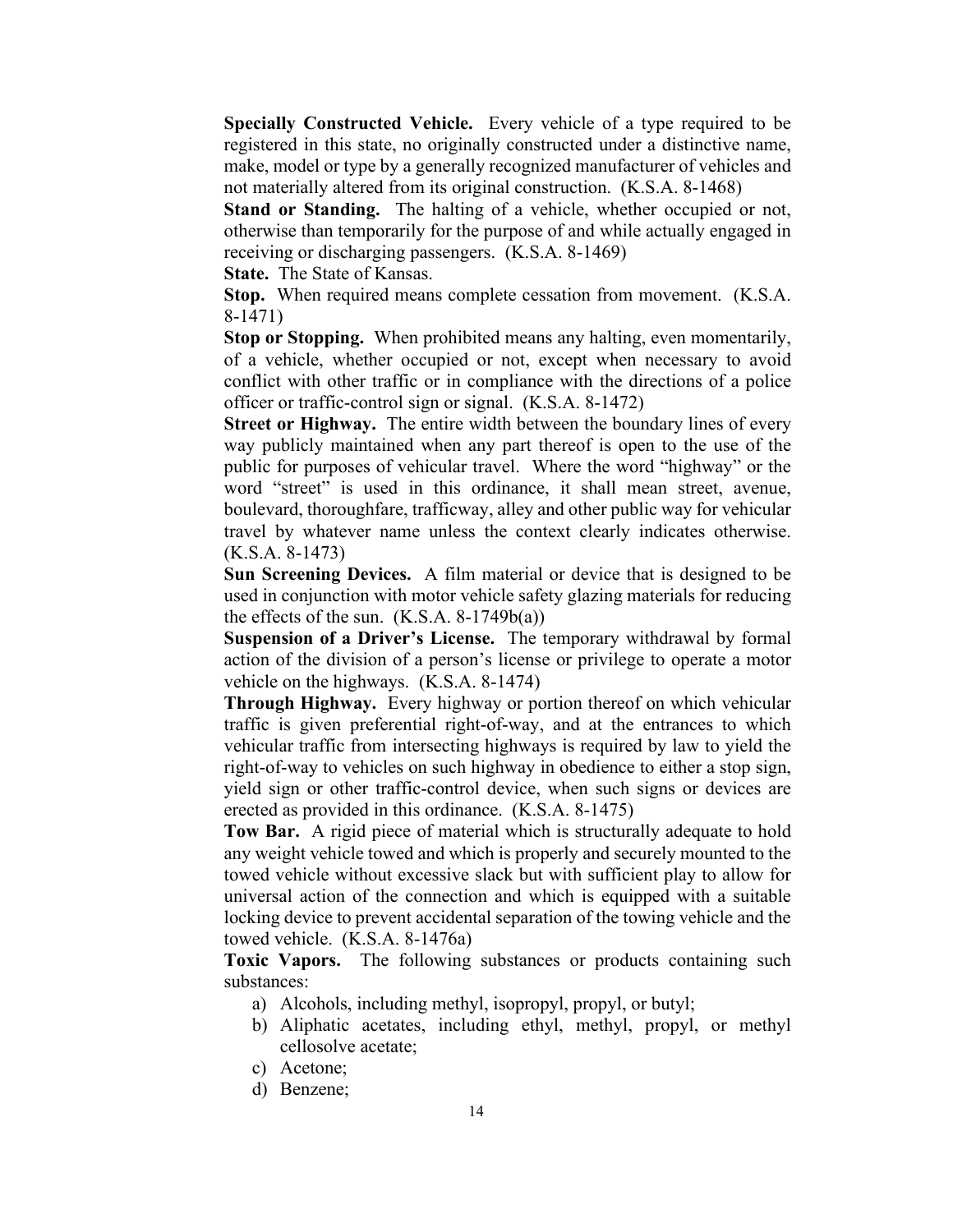- e) Carbon tetrachloride;
- f) Cyclohexane;
- g) Freons, including freon 11, and freon 12 and other halogenated hydrocarbons;
- h) Hexane;
- i) Methyl ethyl ketone;
- j) Methyl isobutyl ketone;
- k) Naptha;
- l) Perchlorethylene;
- m) Toluene;
- n) Trichloroethane; or
- o) Xylene.
- (K.S.A. 21-5712)

**Traffic.** Pedestrians, ridden or herded animals, vehicles and other conveyances either singly or together while using any highway for purposes of travel. (K.S.A. 8-1477)

**Traffic-Control Signal.** Any device, whether manually, electrically or mechanically operated, by which traffic is alternately directed to stop and permitted to proceed. (K.S.A. 8-1478)

**Traffic Control Signal Preemption Device.** Any device, instrument, or mechanism designed, intended, or used to interfere with the operation or cycle of a traffic-control signal. (K.S.A. 21-6324(d))

**Traffic Infraction.** A violation of any of the statutory provisions listed in subsection (c) of K.S.A. Supp. 8-2118 as amended.

**Trailer.** Every vehicle with or without motive power, other than a pole trailer, designed for carrying persons or property and for being drawn by a motor vehicle, and so constructed that no part of its weight rests upon the towing vehicle. (K.S.A. 8-1479)

**Transportation Network Company.** A corporation, partnership, sole proprietorship or other entity operating in Kansas that uses a digital network to connect transportation network company riders to transportation drivers who provide prearranged rides. A transportation network company shall not be deemed to control, direct or manage the personal vehicles or transportation network company drivers that connect to its digital network, except where agreed to by written contract. (K.S.A. 8-2702(e))

**Transportation Network Company Driver.** An individual who:

- (1) Receives connections to potential passengers and related services from a transportation network company in exchange for payment of a fee to the transportation network company; and
- (2) Uses a personal vehicle to provide services for riders matched through a digital network controlled by a transportation network company and receives, in exchange for providing the passenger a ride, compensations that exceeds the individual cost to provide the ride.

 $(K.S.A. 8-2702(f))$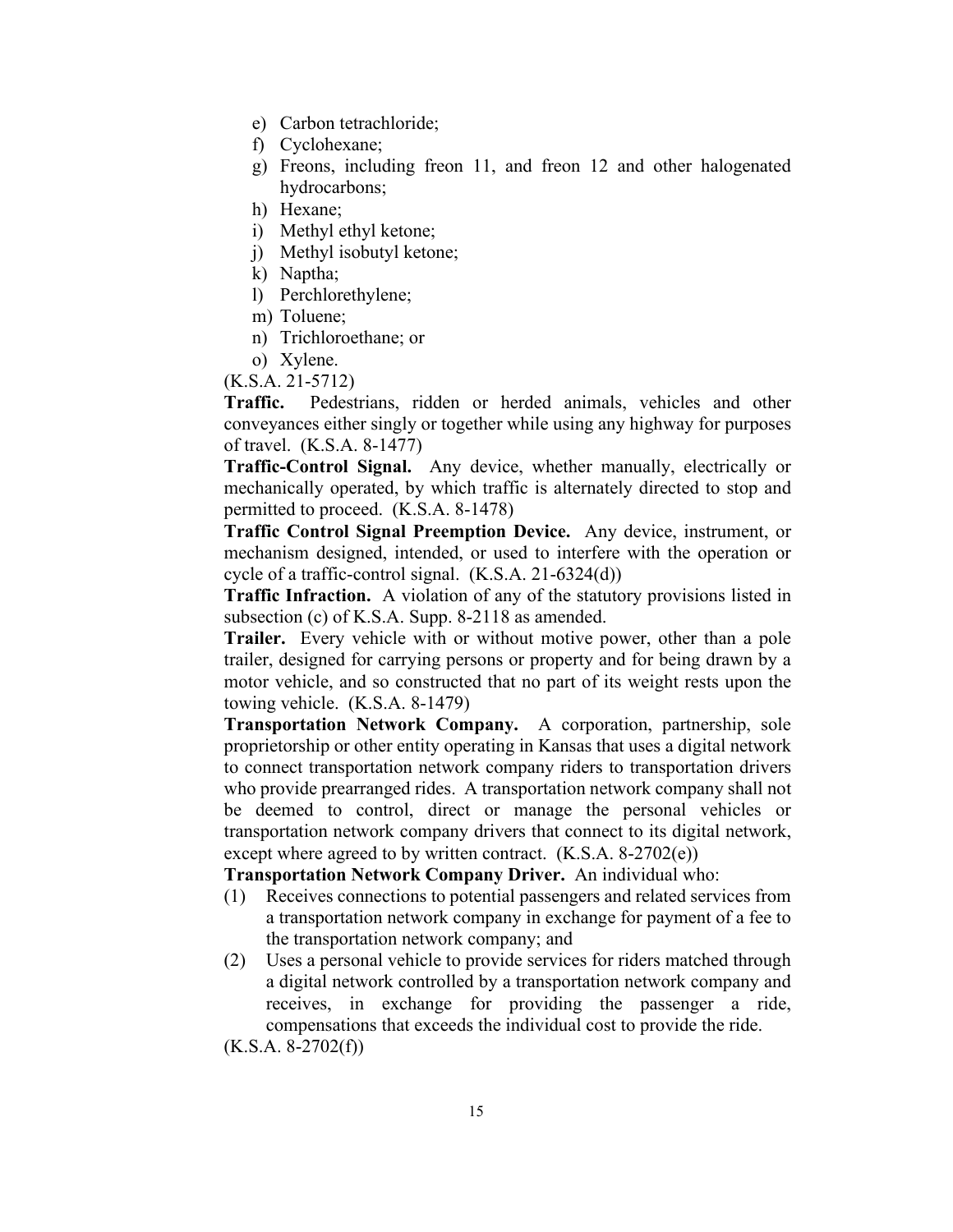**Travel Trailer.** Every vehicle without motive power designed to be towed by a motor vehicle constructed primarily for recreational purposes. (K.S.A. 8-1490)

**Truck.** Every motor vehicle designed, used or maintained primarily for the transportation of property. (K.S.A. 8-1481)

**Truck-Camper.** Any structure designed, used or maintained primarily to be loaded on or affixed to a motor vehicle to provide a mobile dwelling, sleeping place, office or commercial space. (K.S.A. 8-1482)

**Truck Tractor.** Every motor vehicle designed and used primarily for drawing other vehicles, and not so constructed as to carry a load other than a part of the weight of the vehicle or load so drawn. (K.S.A. 8-1483)

**Urban District.** The territory contiguous to and including any street which is built up with structures devoted to business, industry or dwelling houses, situated at intervals of less than 100 feet for a distance of a quarter of a mile or more. (K.S.A. 8-1484)

**Vehicle.** Every device in, upon, or by which any person or property is or may be transported or drawn upon a public highway, except electric personal assistive mobility devices or devices moved by human power or used exclusively upon stationary rails or tracks. (K.S.A. 8-1485)

**Waste Collection Vehicle.** A vehicle specifically designed and equipped and used exclusively for garbage, refuse, recycling or solid waste collection or disposal operations. (K.S.A. 8-15,112(b))

**Wide-Base Single Tires.** All tires having a section width, as specified by the manufacturer, of 14 inches or more.  $(K.S.A. 8-1742b(a))$ 

**Wireless Communication Device.** Any wireless electronic communication device that provides for voice or data communication between two or more parties, including, but not limited to, a mobile or cellular telephone, a text messaging device, a personal digital assistant that sends or receives messages, an audio-video player that sends or receives messages or a laptop computer. **Wireless Communication Device** does not include a device which is voice-operated and which allows the user to send or receive a text based communication without the use of either hand, except to activate or deactivate a feature or function.  $(K.S.A. 8-15,111(a)(1))$ 

**Work-Site Utility Vehicle.** Any motor vehicle which is not less than 48 inches in width, has an unladen weight, including fuel and fluids, of more than 800 pounds and is equipped with four or more nonhighway tires, a steering wheel and bench or bucket-type seating allowing at least two people to sit side-by-side, and may be equipped with a bed or cargo box for hauling materials. **Work-Site Utility Vehicle** does not include a micro utility truck. (K.S.A. 8-1493)

**Wrecker or Tow Truck.** Any motor vehicle equipped with booms, winches or similar equipment specifically designed for recovery or towing of vehicles.

**Write, Send or Read a Written Communication.** Using a wireless communication device to manually type, send or read a written communication, including, but not limited to, a text message, instant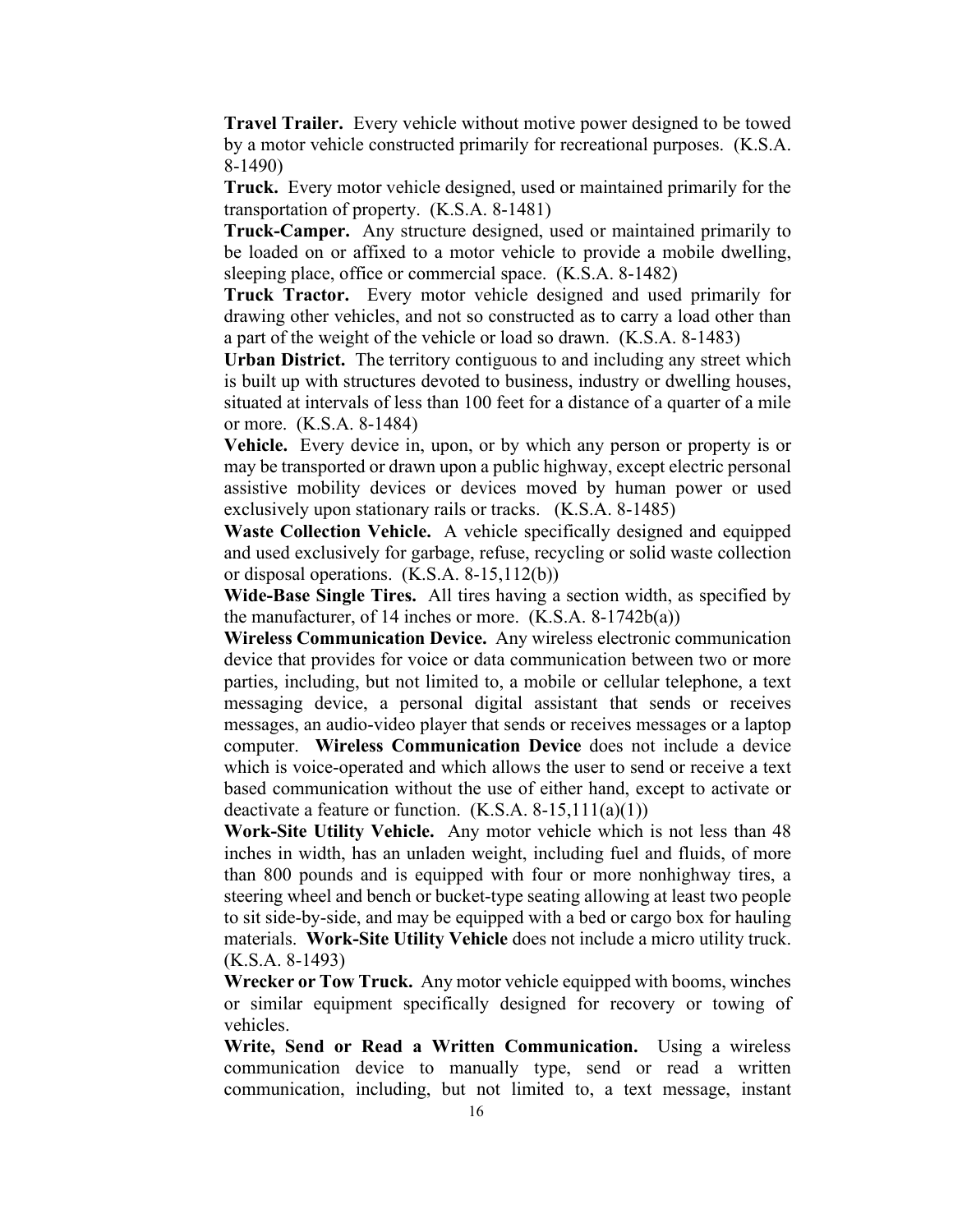message or electronic mail. (K.S.A. 8-15,111(a)(2))

That Article 4, Section 20 of said Standard Traffic Ordinance is hereby declared to be and is omitted and deleted.

That said Standard Traffic Ordinance is hereby changed to add the following section, which shall read as follows:

### **Sec. 4.1. Authority of Director of Public Works.**

The Director of Public Works of the City of Manhattan is hereby empowered and authorized to make regulations, place traffic signs, designate crosswalks, safety zones, no parking zones and traffic lanes, and to do all other acts of authority granted within this ordinance to the Chief of Police or city traffic engineer. Nothing contained within this section shall be deemed to limit the authority of the Chief of Police or city traffic engineer. Provided that, this section shall not give authority to the Director of Public Works to enforce any of the provisions of this ordinance.

That Article 7, Section 33 of said Standard Traffic Ordinance is hereby changed to read as follows:

### **Sec. 33. Maximum Speed Limits.**

(a) Except as provided in subsection (b) and except when a special hazard exists that requires lower speed for compliance with Section 32 or K.S.A. 8-1557, as amended, the limits specified in this subsection or established as authorized by law shall be maximum lawful speeds, and no person shall operate a vehicle at a speed in excess of such maximum limits:

- (1) In any business district, 20 miles per hour;
- (2) In any residence district, 30 miles per hour;
- (3) In all other locations, 55 miles per hour;
- (4) In any park, recreation, or open space area in the city, 20 miles per hour; and
- (5) In any alley in the city, 20 miles per hour.

The maximum speed limits established by or pursuant to this paragraph shall be of force and effect regardless of whether signs are posted giving notice of maximum speed limits in excess thereof, and any sign giving notice of a maximum speed limit in excess of the limit established by or pursuant to this paragraph shall not be of any force or effect.

(b) No person shall drive a school bus to or from school, or interschool or intraschool functions or activities, at a speed in excess of the maximum speed limits provided in subsection (a), except that the board of education of any school district may establish by board policy lower maximum speed limits for the operation of such district's school buses. The provisions of this subsection relating to school buses shall apply to buses used for the transportation of students enrolled in community colleges or area vocational schools, when such buses are transporting students to or from school, or functions or activities. (K.S.A. Supp. 8-1558)

(c) The maximum speed limits established by or pursuant to this section may be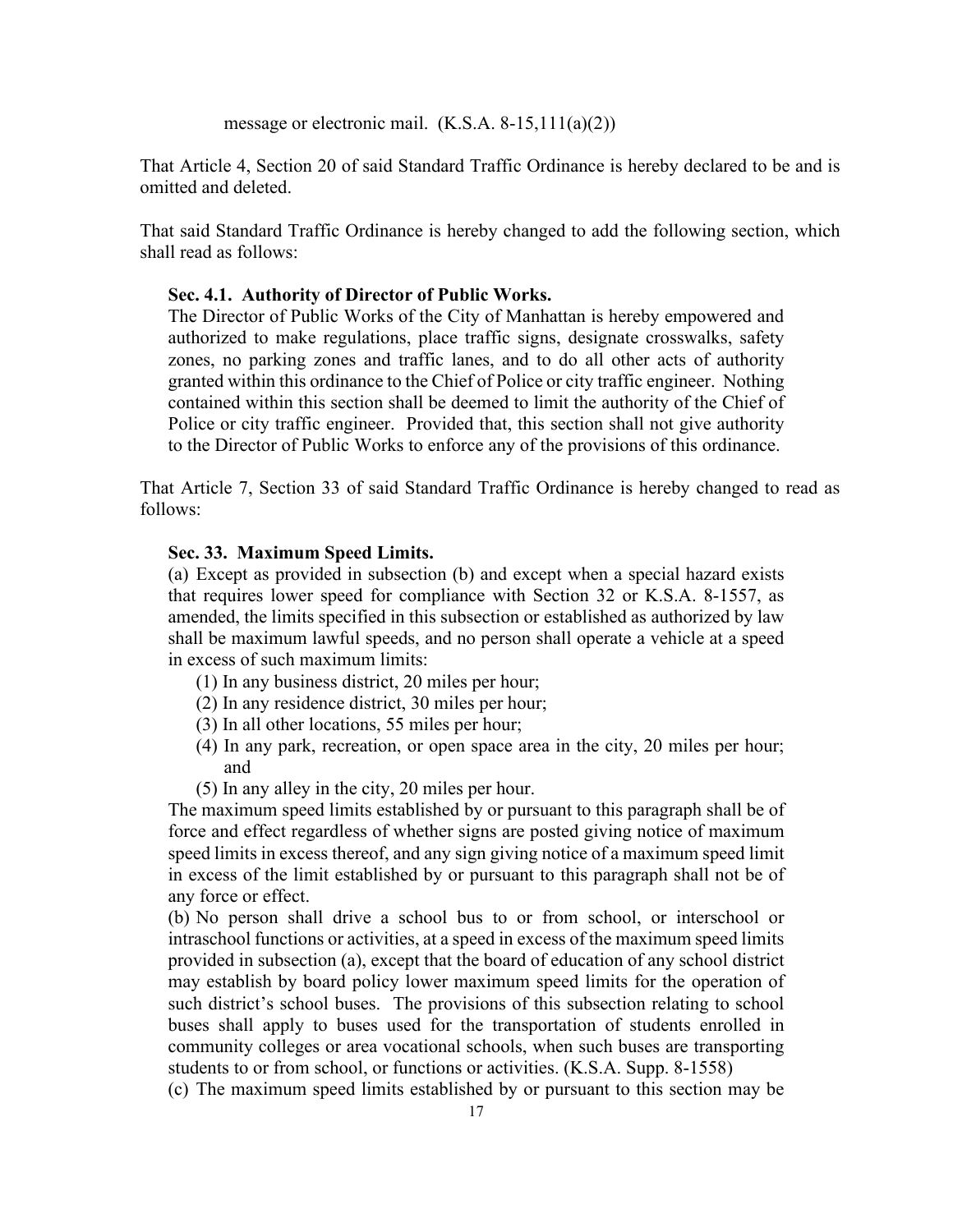altered as authorized in K.S.A. 8-1559 and 8-1560, and amendments thereto. **Ref.:** Power to change speed limits generally and regulate speed in parks and school zones. (K.S.A. Supp. 8-1560, as amended and K.S.A. 8-2002, as amended)

That Article 9, Section 51 of said Standard Traffic Ordinance is hereby changed to read as follows:

### **Sec. 51. U Turns; Where Prohibited.**

The driver of any vehicle shall not turn such vehicle so as to proceed in the opposite direction upon any street in a business district; nor upon any street where posted signs prohibit such movement; nor upon any other street, unless such movement can be made in safety without interfering with other traffic. (K.S.A. 8-1546) **Ref.:** Secs. 48, 50.

That Article 12, Section 81 of said Standard Traffic Ordinance is hereby changed to read as follows:

### **Sec. 81. Overtaking and Passing School Bus.**

(a) The driver of a vehicle meeting or overtaking from either direction any school bus stopped on the highway shall stop before reaching such school bus when there is in operation on the school bus the flashing red lights specified in subsection (a) of Section 170, and the driver shall not proceed until such school bus resumes motion or the flashing red lights and the stop signal arm are no longer actuated.

(b) Every school bus shall be equipped with red visual signals meeting the requirements of subsection (a) of Section 170 of this ordinance, which may be actuated by the driver of the school bus whenever but only whenever such vehicle is stopped on the highway for the purpose of receiving or discharging school children. A school bus driver shall not actuate the special visual signals:

- (1) At intersections or other places where traffic is controlled by traffic-control signals or police officers or;
- (2) In designated school bus loading areas where the bus is entirely off the roadway.

(c) Every school bus shall bear upon the front and rear thereof plainly visible signs containing the words "School Bus" in letters not less than eight inches in height. When a school bus is being operated upon a highway for purposes other than the actual transportation of children either to or from school or to or from interschool or intraschool functions or activities, or for maintenance, repair or storage purposes, all markings thereon indicating "school bus" shall be covered or concealed.

(d) The driver of a vehicle upon a highway with separate roadways need not stop upon meeting or passing a school bus which is on a different roadway or when upon a controlled-access highway and the school bus is stopped in a loading zone which is a part of or adjacent to such highway, and where pedestrians are not permitted to cross the roadway.

(e) The provisions of this section shall be subject to the provisions contained in K.S.A. 8-2009a, and amendments thereto.

(f) Violation of this section is punishable by the applicable uniform fine prescribed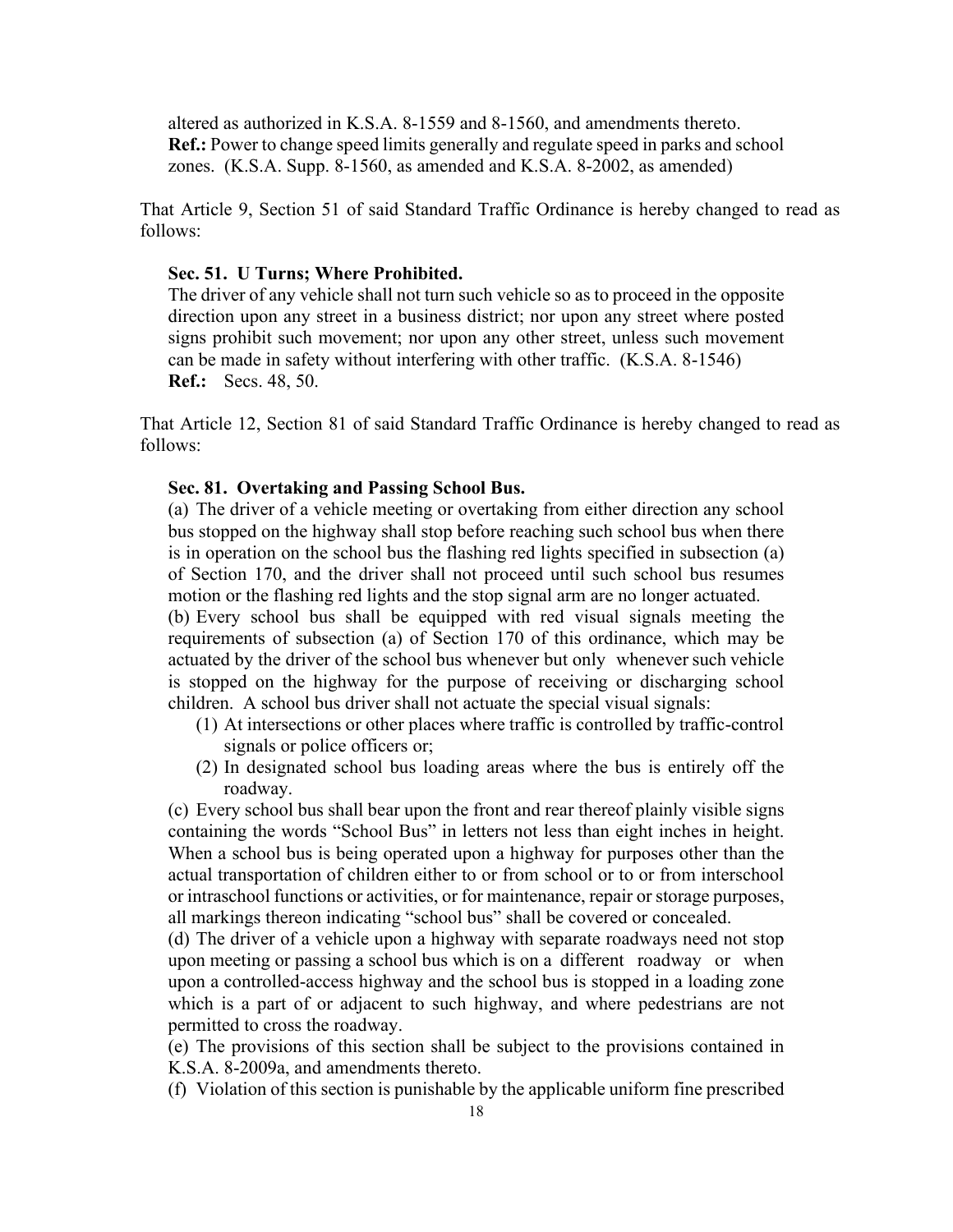in K.S.A. 8-2118(c), and amendments thereto, for a violation of K.S.A. 8-1556, and amendments thereto. (K.S.A. Supp. 8-1556)

That Article 12, Section 82 of said Standard Traffic Ordinance is hereby changed to read as follows:

### **Sec. 82. Overtaking and Passing Church Bus or Day Care Program Bus.**

(a) The driver of a vehicle meeting or overtaking from either direction any church bus or day care program bus stopped on the highway shall stop before reaching such church bus or day care program bus when there is in operation on said church bus or day care program bus the flashing red lights specified in subsection (a) of Sec. 170, and said driver shall not proceed until such church bus or day care program bus resumes motion or said driver is signaled by the church bus or day care program bus driver to proceed or the flashing red lights and stop signal arm, if any, are no longer actuated.

(b) If a church bus or day care program bus is equipped with visual signals permitted by subsection (c) of Sec. 171, such signals may be actuated by the driver of said church bus or day care program bus only when such vehicle is stopped on the highway for the purpose of receiving or discharging passengers. A church bus or day care program bus driver shall not actuate said special visual signals:

- (1) At intersections or other places where traffic is controlled by traffic-control signals or police officers; or
- (2) In designated loading areas where the bus is entirely off the roadway.

(c) The driver of a vehicle upon a highway with separate roadways need not stop upon meeting or passing a church bus or day care program bus which is on a separate roadway or when upon a controlled-access highway and the church bus or day care program bus is stopped in a loading zone which is part of or adjacent to such highway and where pedestrians are not permitted to cross the roadway.

(d) Violation of this section is punishable by the applicable uniform fine prescribed in K.S.A. 8-2118(c), and amendments thereto, for a violation of K.S.A. 8-1556a, and amendments thereto. (K.S.A. 8-1556a)

That Article 13, Section 85 of said Standard Traffic Ordinance is hereby changed to read as follows:

### **Sec. 85. Stopping, Standing or Parking Prohibited in Specified Places.**

Except when necessary to avoid conflict with other traffic, or in compliance with law or the directions of a police officer or official traffic control device, no person shall:

- (a) Stop, stand or park a vehicle:
	- (1) On the roadway side of any vehicle stopped or parked at the edge or curb of a street;
	- (2) On a sidewalk;
	- (3) Within an intersection;
	- (4) On a crosswalk;
	- (5) Between a safety zone and the adjacent curb or within 30 feet of points on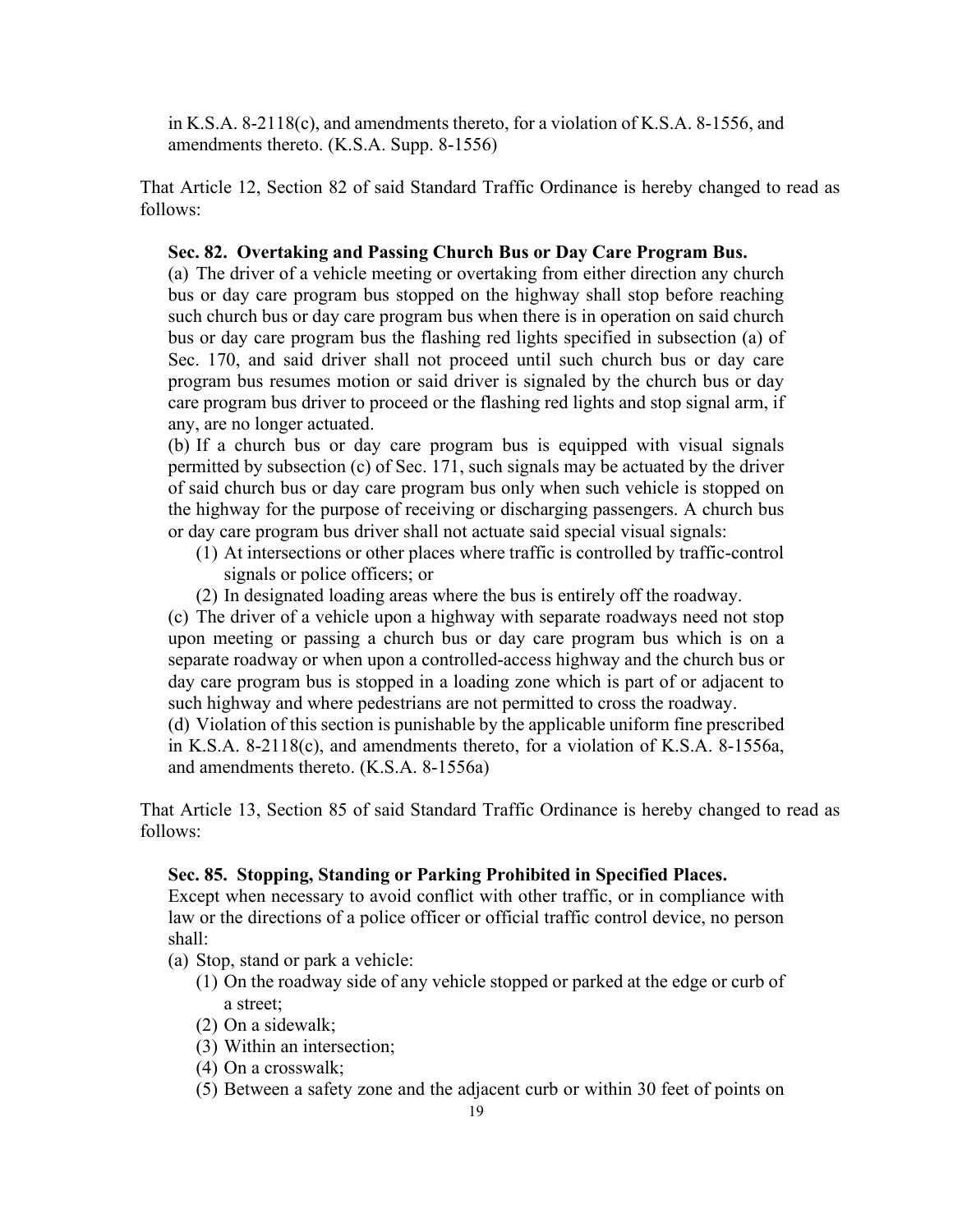the curb immediately opposite the ends of a safety zone, unless a different length is indicated by signs or markings;

- (6) Alongside or opposite any street excavation or obstruction when stopping, standing or parking would obstruct traffic;
- (7) Upon any bridge or other elevated structure upon a highway or within a highway tunnel;
- (8) On any railroad tracks;
- (9) On any controlled-access highway;
- (10) In the area between roadways of a divided highway, including crossovers;
- (11) At any place where official signs or yellow painted curb markings prohibit stopping; or,
- (12) Within three (3) feet of any alley's intersection with a street; the intersection is to include the flared end of the alley.

(b) Stand or park a vehicle, whether occupied or not, except momentarily to pick up or discharge a passenger or passengers:

- (1) In front of, or on three (3) feet of either side of, a public or private driveway entrance. Driveway entrance is to include the flared end or driveway return;
- (2) Within fifteen (15) feet of a fire hydrant;
- (3) Within twenty (20) feet of a crosswalk at an intersection;
- (4) Within thirty (30) feet upon the approach to any flashing signal, stop sign or traffic-control signal located at the side of a roadway;
- (5) Within twenty (20) feet of the driveway entrance to any fire station and on the side of a street opposite the entrance to any fire station with seventy-five (75) feet of said entrance, when properly sign-posted;
- (6) At any place where official signs or yellow painted curb markings prohibit standing.

(c) Park a vehicle, whether occupied or not, except temporarily for the purpose of, and while actually engaged in, loading or unloading property or passengers:

- (1) Within fifty (50) feet of the nearest rail of a railroad crossing;
- (2) At any place where official signs or yellow painted curb markings prohibit parking.
- (3) In a front yard, as that term is defined in the Manhattan Zoning Regulations, except in parking spaces in compliance with such Zoning Regulations.

(d) Move a vehicle not lawfully under his control into any such prohibited area or away from a curb such a distance as is unlawful.

(e) Stand or park a vehicle in areas designated as fire lanes upon public or private property. (K.S.A. 8-1571)

That said Standard Traffic Ordinance is hereby changed to add the following Section, which shall read as follows:

### **Sec. 85a. Enforcement by Parking Control Officer.**

Section  $85(a)(3)$  of this article may be enforced by a Parking Control Officer. Nothing in this paragraph shall be interpreted to limit the authority of other police or law enforcement officers to enforce Section 85(a)(3).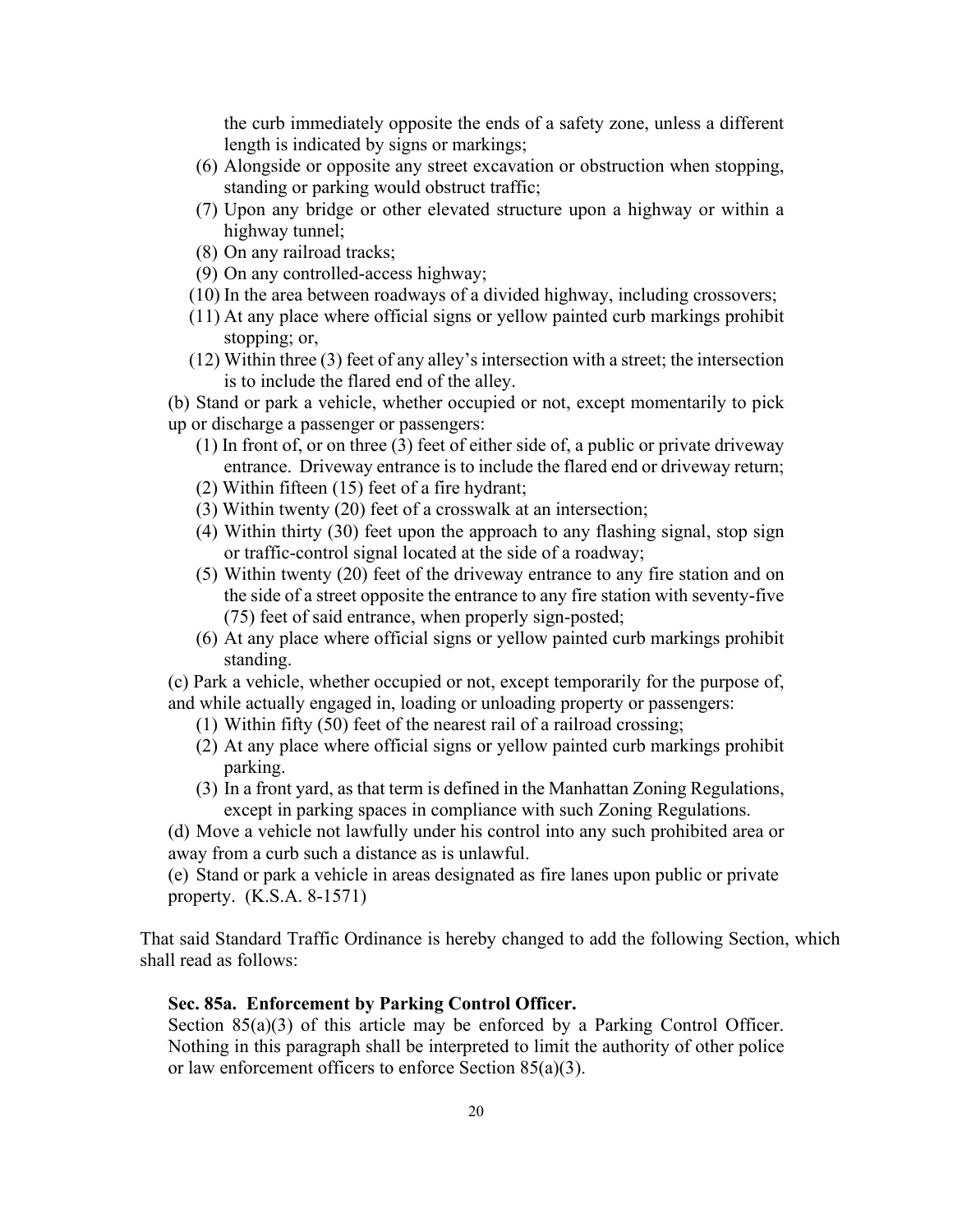That Article 13, Section 86 of said Standard Traffic Ordinance is hereby changed to read as follows:

### **Sec. 86. Stopping or Parking on Roadways.**

(a) Except where angle parking is permitted by ordinance, every vehicle stopped or parked upon a two-way roadway shall be so stopped or parked with the righthand wheels parallel to and within 12 inches of the right-hand curb or as close as practicable to the right-hand edge of the right-hand shoulder.

(b) Except when otherwise provided by ordinance, every vehicle stopped or parked upon a one-way road way shall be so stopped or parked parallel to the curb or edge of the roadway, in the direction of authorized traffic movement, with its right-hand wheels within 12 inches of the right-hand curb or as close as practicable to the right edge of the right-hand shoulder or with its left-hand wheels within 12 inches of the left-hand curb or as close as practicable to the left edge of the left-hand shoulder.

(c) The governing body may by ordinance permit angle parking on any roadway, except that angle parking shall not be permitted on any federal-aid or state highway unless the secretary of transportation has determined that the roadway is of sufficient width to permit angle parking without interfering with the free movement of traffic. (K.S.A. 8-1572)

(d) Angle parking is permitted in public right-of-way adjacent to any street or highway when authorized by and marked pursuant to the instruction of the city's traffic engineer, and parking within such area shall be subject to the requirements of this ordinance.

That said Standard Traffic Ordinance is hereby changed to add the following Section, which shall read as follows:

#### **Sec. 87a. Enforcement by Parking Control Officer.**

Section 87 of this article may be enforced by a Parking Control Officer. Nothing in this paragraph shall be interpreted to limit the authority of other police or law enforcement officers to enforce Section 87.

That said Standard Traffic Ordinance is hereby changed to add the following Section, which shall read as follows:

#### **Sec. 92a. Enforcement by Parking Control Officer.**

Section 92 of this article may be enforced by a Parking Control Officer. Nothing in this paragraph shall be interpreted to limit the authority of other police or law enforcement officers to enforce Section 92.

That Article 13, Section 96 of said Standard Traffic Ordinance is hereby changed to read as follows:

### **Sec. 96. Parking Prohibited at All Times in Designated Places.**

When authorized signs are erected giving notice thereof, no person shall park a vehicle at any time upon that portion of any of the streets or park, recreation, or open space areas so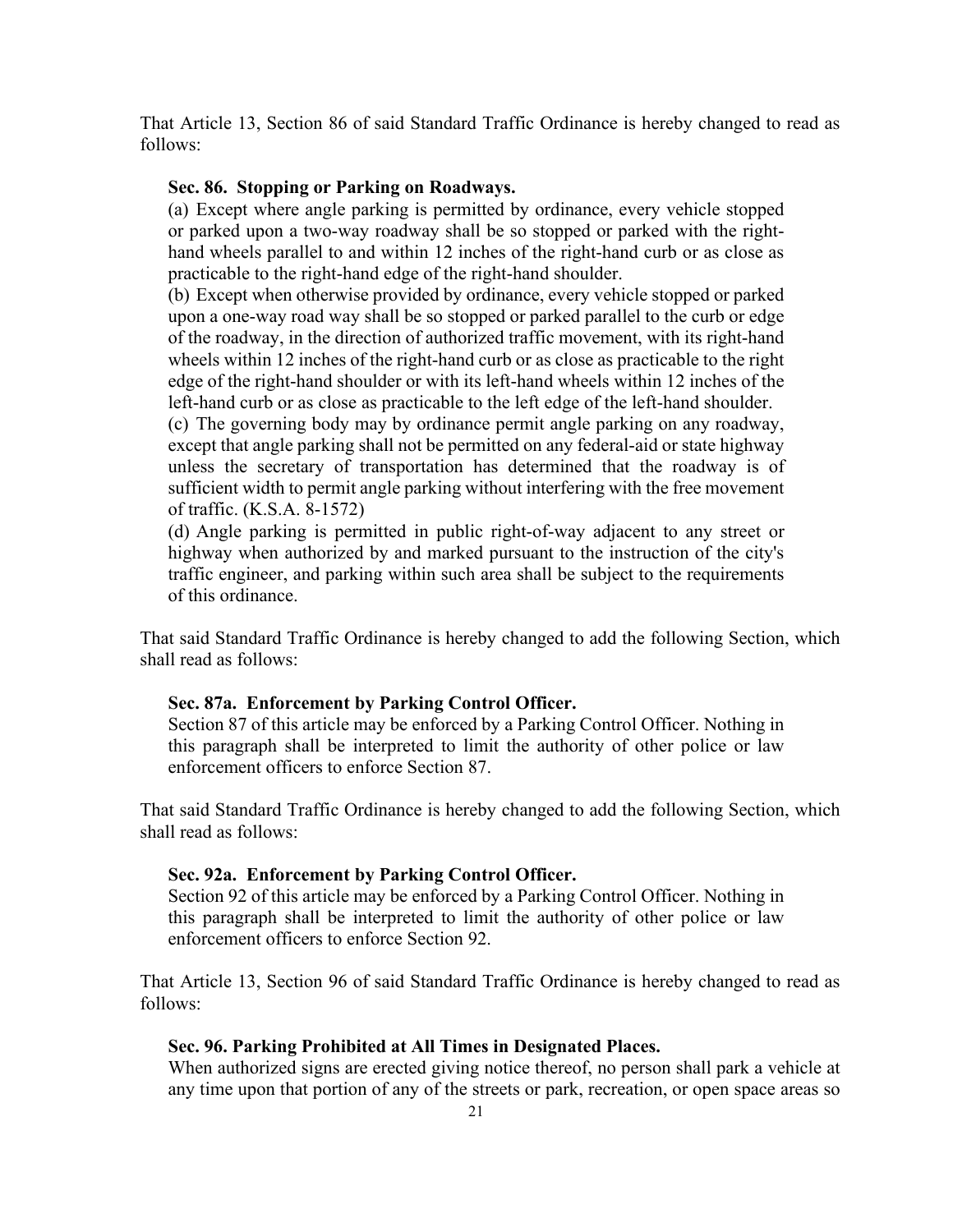posted or signed for "No Parking." (K.S.A. 8-1571)

That Article 14, Section 114.4 of said Standard Traffic Ordinance is hereby changed to read as follows:

### **Sec. 114.4. Unlawful Operation of a Golf Cart.**

(a) It shall be unlawful for any person to operate a golf cart:

- (1) On any interstate highway, federal highway, or state highway;
- (2) On any public highway or street within the corporate limits of the city.

That Article 14, Section 114.5 of said Standard Traffic Ordinance is hereby changed to read as follows:

### **Sec. 114.5. Unlawful Operation of a Work-Site Utility Vehicle.**

- (a) It shall be unlawful for any person to operate a work-site utility vehicle:
	- (1)On any interstate highway, federal highway, or state highway; or
	- (2) Within the corporate city limits of Manhattan upon public streets or highways that have a posted speed limit above 30 miles per hour.

(b) Notwithstanding the provisions of subsection (a), work-site utility vehicles may be operated to cross a federal highway or state highway.

(c) Notwithstanding the provisions of subjection  $(a)(1)$ , persons engaged in agricultural purposes may operate a work-site utility vehicle on a federal highway or state highway under the following conditions:

- (1) The operator of the work-site utility vehicle must be a licensed driver and be operating within the restrictions of the operator's license;
- (2) The federal highway or state highway must have a posted speed limit of 65 miles per hour or less;
- (3) The operator of the work-site utility vehicle must operate the work-site utility vehicle as near to the right side of the roadway as practicable, except when making or preparing to make a left turn; and
- (4) The purpose of the trip using the work-site utility vehicle must be for agricultural purposes.

(d) No work-site utility vehicle shall be operated on any public highway, street, or road between sunset and sunrise unless equipped with lights as required by law for motorcycles. (K.S.A. 8-15,109)

That Article 14, Section 126.3 of said Standard Traffic Ordinance is hereby added to read as follows:

# **Sec. 126.3. Listening or Talking on Wireless Communication Devices While Driving.**

(a) Except as provided in subsection (b), no person shall operate a motor vehicle on a public road or highway while listening or talking on a wireless communication device, unless the wireless communication device is specifically designed and configured to allow hands-free listening and talking, and is used in that manner while driving.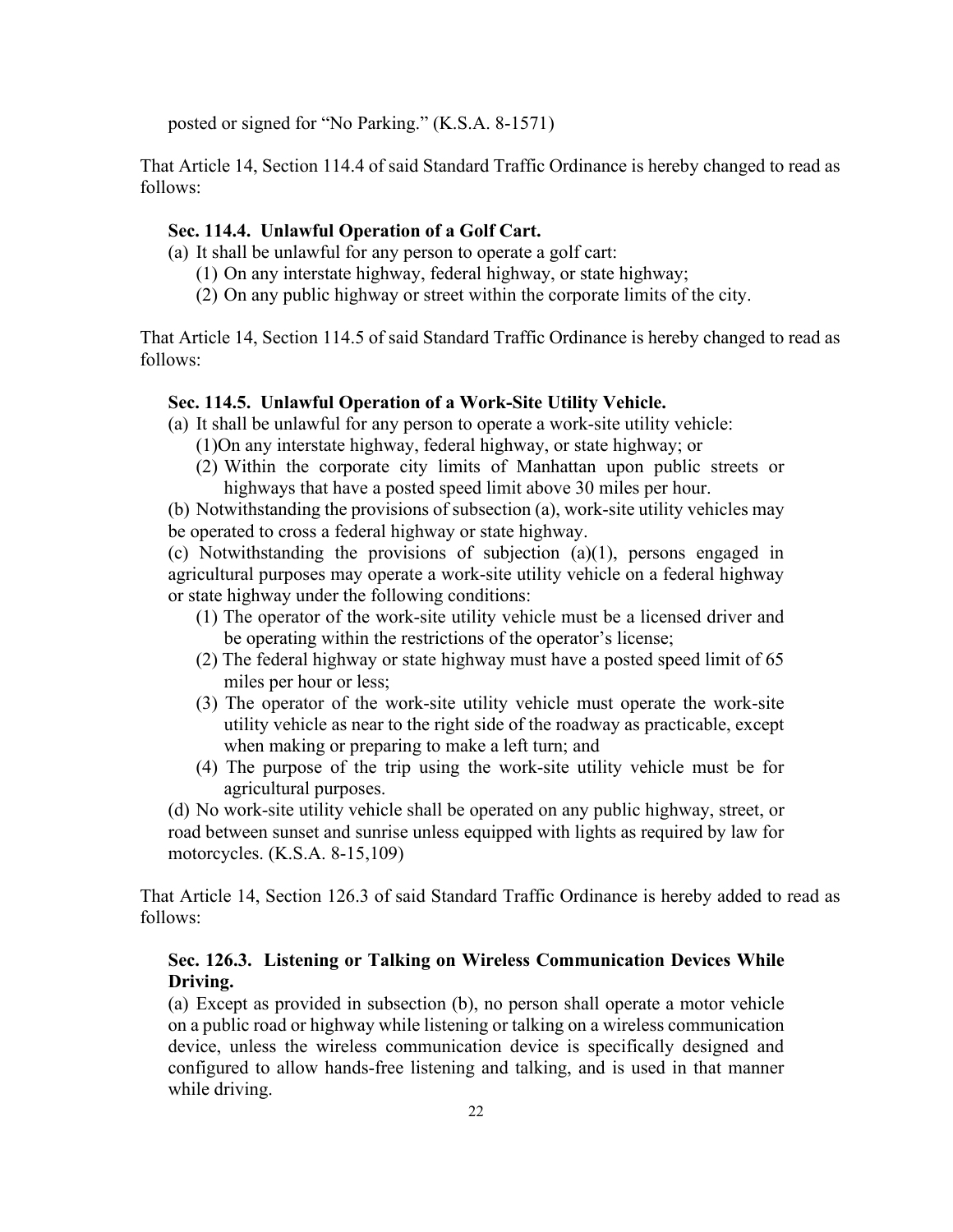- (b) The provisions of subsection (a) shall not apply to:
	- (1) A law enforcement officer or emergency service personnel acting within the course and scope of the law enforcement officer's or emergency service personnel's employment;
	- (2) A driver in a motor vehicle stopped off the regular traveled portion of the roadway;
	- (3) A driver talking or listening to a law enforcement agency, health care provider, fire department, or other emergency services agency, for emergency purposes;
	- (4) A person who is relaying information between transit or for-hire operator and the operator's dispatcher, in which the device is permanently affixed to the motor vehicle; and,
	- (5) A driver who uses a digital two-way radio device that transmits radio communication transmitted by a station operating on an authorized frequency within the citizen's or family radio service bands in accordance with rules of the Federal Communications Commission; or
	- (6) A driver who uses an amateur radio and who holds a valid amateur radio operator license, or any other similar license related to such use, issued by the Federal Communications Commission.

(c) For the purposes of subsection (a), "hands-free" use shall mean listening or talking on a wireless communication device that has an internal feature or function, or is equipped with a temporary or permanent attachment or addition, that allows listening or talking without the use of either hand, except to activate or deactivate that function of the wireless communication device.

(d) There shall be a rebuttable presumption that any person who is driving a motor vehicle and holding a wireless communication device to, or in the immediate proximity of, his or her ear is listening or talking on such device in violation of subsection (a). Immediate proximity shall mean that distance that permits the person to listen or talk on such device, but shall not require physical contact with the person's ear.

That Article 15, Section 136 of said Standard Traffic Ordinance is hereby changed to read as follows:

### **Sec. 136. Use of Coasters, Roller Skates and Similar Devices Restricted.**

No person upon roller skates, roller blades, skateboard, one-wheel-board, selfbalancing skateboard, toy vehicle, or similar device shall go upon any roadway except while crossing a street at a crosswalk.

That Article 19, Section 194 of said Standard Traffic Ordinance is hereby changed to read as follows:

### **Sec. 194. Driving While License Canceled, Suspended or Revoked; Penalty.**

(a) (1) No person shall drive a motor vehicle on any street or highway at a time when such person's privilege so to do is canceled, suspended or revoked or while such person's privilege to obtain a driver's license is suspended or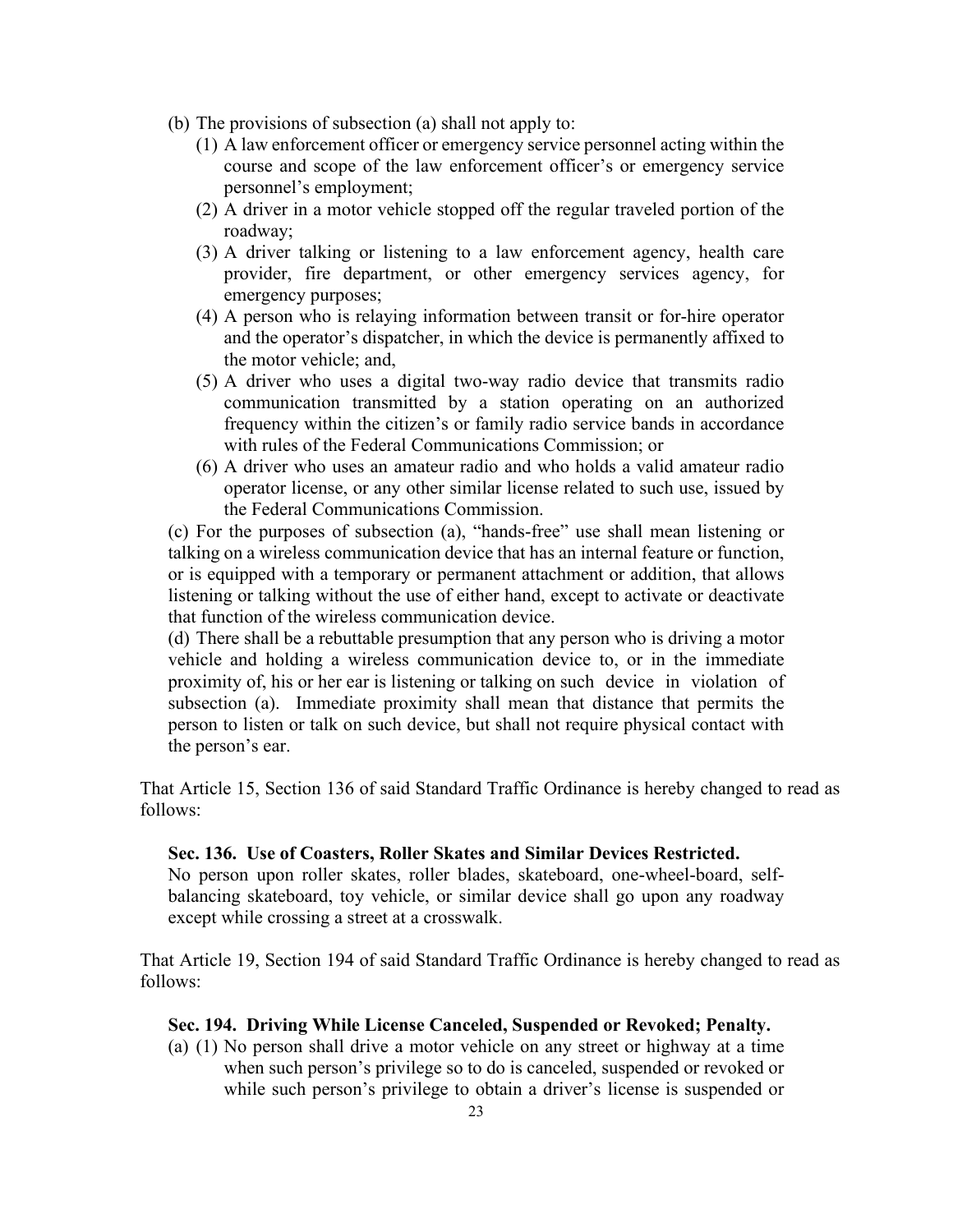revoked.

- (2) Any person who drives a motor vehicle on any street or highway at a time when such person's privilege so to do is canceled, suspended or revoked or while such person's privilege to obtain a driver's license is suspended or revoked, shall upon a first conviction be punished by imprisonment for not more than six months or fined not to exceed \$1,000 or both such fine and imprisonment. On a second or subsequent conviction of a violation of this section such person shall be punished by imprisonment for not more than one year or fined not to exceed \$2,500, or both such fine and imprisonment.
- (3) No person shall be convicted under this section if such person was entitled at the time of arrest under K.S.A. 8-257 and amendments thereto, to the return of such person's driver's license.
- (4) Except as otherwise provided by subsection (a)(5) or (b), every person convicted under this section shall be sentenced to at least five days' imprisonment and fined at least \$100 and upon a second conviction shall not be eligible for parole until the completion of five days' imprisonment.
- (5) Except as otherwise provided by subsection (b), if a person (A) is convicted of a violation of this section, committed while the person's privilege to drive or privilege to obtain a driver's license was suspended or revoked for a violation of K.S.A. 8-2,144 or K.S.A. 8-1567, and amendments thereto, or any ordinance of any city or resolution of any county or a law of another state, which ordinance, resolution or law prohibits the acts prohibited by those statutes; and, (B) is or has been also convicted of a violation of Section 30 of this ordinance or K.S.A. 8-2,144 or K.S.A. 8-1567, and amendments thereto, or any ordinance of any city or resolution of any county or law of another state, which ordinance or resolution or law prohibits the acts prohibited by those statutes, committed while the person's privilege to drive or privilege to obtain a driver's license was so suspended or revoked, the person shall not be eligible for suspension of sentence, probation or parole until the person has served at least 90 days' imprisonment, and any fine imposed on such a person shall be in addition to such a term of imprisonment.

(b) A person on a third or subsequent conviction of this section shall be sentenced to not less than 90 days imprisonment and fined not less than \$1,500 if such person's privilege to drive a motor vehicle is canceled, suspended or revoked because such person:

- (1) Refused to submit and complete any test of blood, breath, or urine requested by law enforcement excluding the preliminary screening test as set forth in K.S.A. 8-1012, and amendments thereto;
- (2) Was convicted of violating the provisions of K.S.A. 40-3104, and amendments thereto, relating to motor vehicle liability insurance coverage;
- (3) Was convicted of vehicular homicide, K.S.A. 21-3405, prior to its repeal or K.S.A. 21-5406, and amendments thereto, involuntary manslaughter while driving under the influence of alcohol or drugs, K.S.A. 21-3442, prior to its repeal or K.S.A. 21-5405, and amendments thereto, or any other murder or manslaughter crime resulting from the operation of a motor vehicle; or,